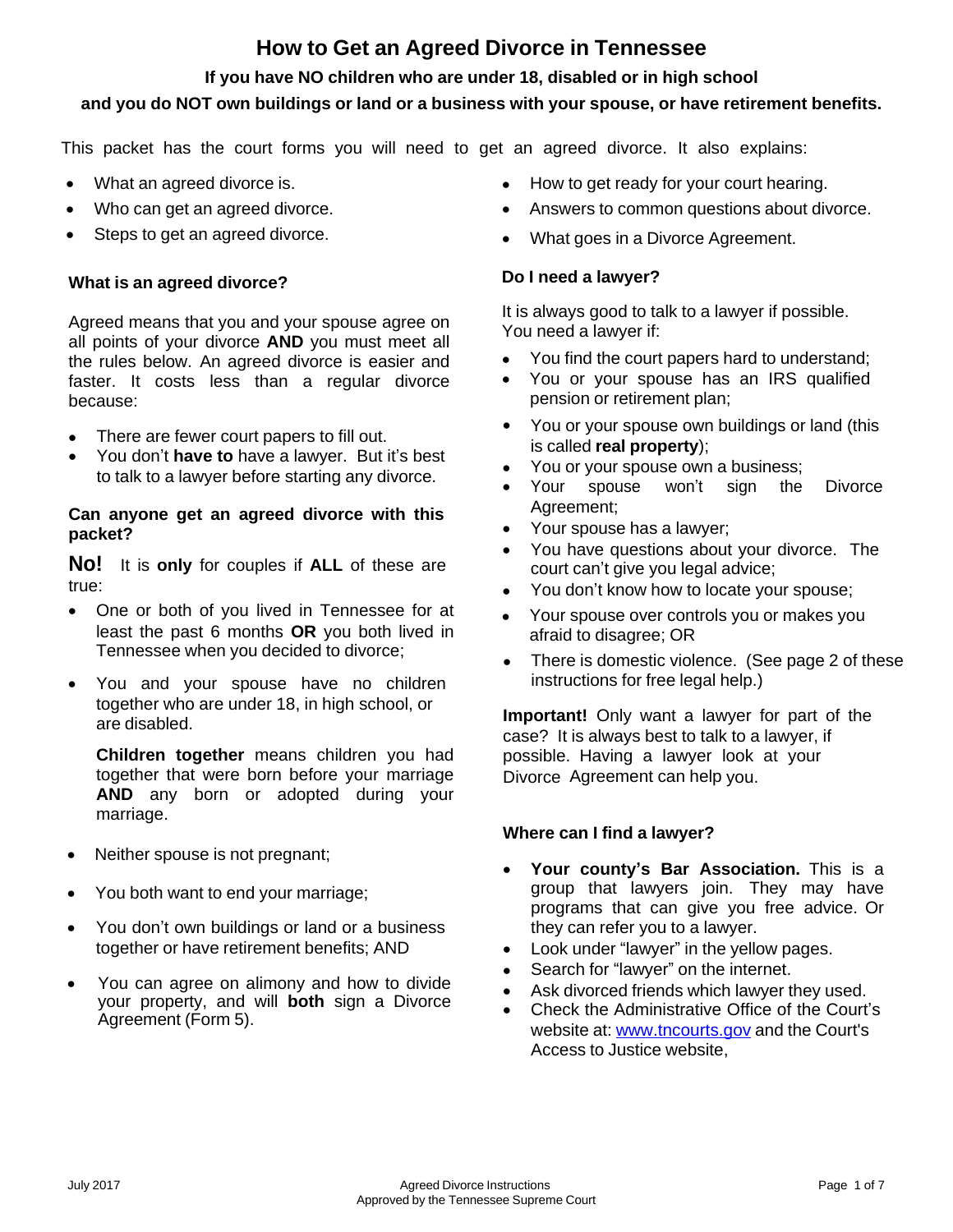# **Where can I get legal help and information?**

- Legal information and advice hotline 1-844-Help4TN(1-844-435-7486)
- [www.Help4TN.org](http://www.Help4TN.org/)
	- o See if you qualify for free legal help online
	- o Find legal information
	- o Find a list of free legal advice clinics across the state

# **Free Legal Help for Domestic Violence Victims**

Does your spouse hurt or threaten you? There are special programs that can help you get free legal advice. They can also help if your spouse won't agree to a divorce. Call these **FREE** hotlines to find help near you.

- Tennessee Coalition for Domestic and Sexual Violence – **1-800-356-6767 / [www.tcadsv.org](http://www.tcadsv.org/)**
- Domestic Violence hotline **1-800-799-7233**

# **Mediation Can Help You and Your Spouse Agree.**

You cannot use these forms or this packet if you and your spouse can't agree on everything in the Divorce Agreement. However, a mediator is someone who helps people agree. The mediator meets with you and your spouse to try to help you and your spouse find an agreement that is ok for both of you. Many Court Clerks have lists of mediators that you may contact.

**Note:** Are you a victim of domestic violence? Then you don't have to meet the mediator with your spouse. You and your spouse can have separate meetings. Sometimes a judge can waive mediation.

# **What if the mediator can't help us agree?**

Then you can't use this packet. Talk to a lawyer about filing a regular divorce.



Before you fill out the forms, you need to know that it is against the law to commit perjury. Perjury is when you lie to the court on purpose.

Always tell the truth when you fill out the forms and when you are in court.

# **Steps to Get an Agreed Divorce**

**Tip!** Make extra copies of the blank forms in this packet. This is in case you make a mistake. Also, make copies of all papers you give the Court Clerk. Ask the Clerk to date-stamp your copy. Keep all your datestamped divorce papers in a folder or envelope. Bring it with you when you go to court.

The top of all the forms looks the same. There is a big box with 3 rows. There is an example of this box on page 3 of these instructions. The information in this box is important.

The first box in Row 1 shows that you are filing for divorce in Tennessee.

The second box in Row 1 shows the type of court where you will file for divorce. Fill out the type of court where you will file for divorce. If you don't know which court, leave this box empty. Ask the court clerk which court will hear your divorce. Then write that court in this blank. See page 5 of these instructions for more information.

The third box in Row 1 shows the name of the county where you will file for divorce. Page 5 of these instructions has information on what county you can file in. Write the name of the county where you will file for divorce in this box.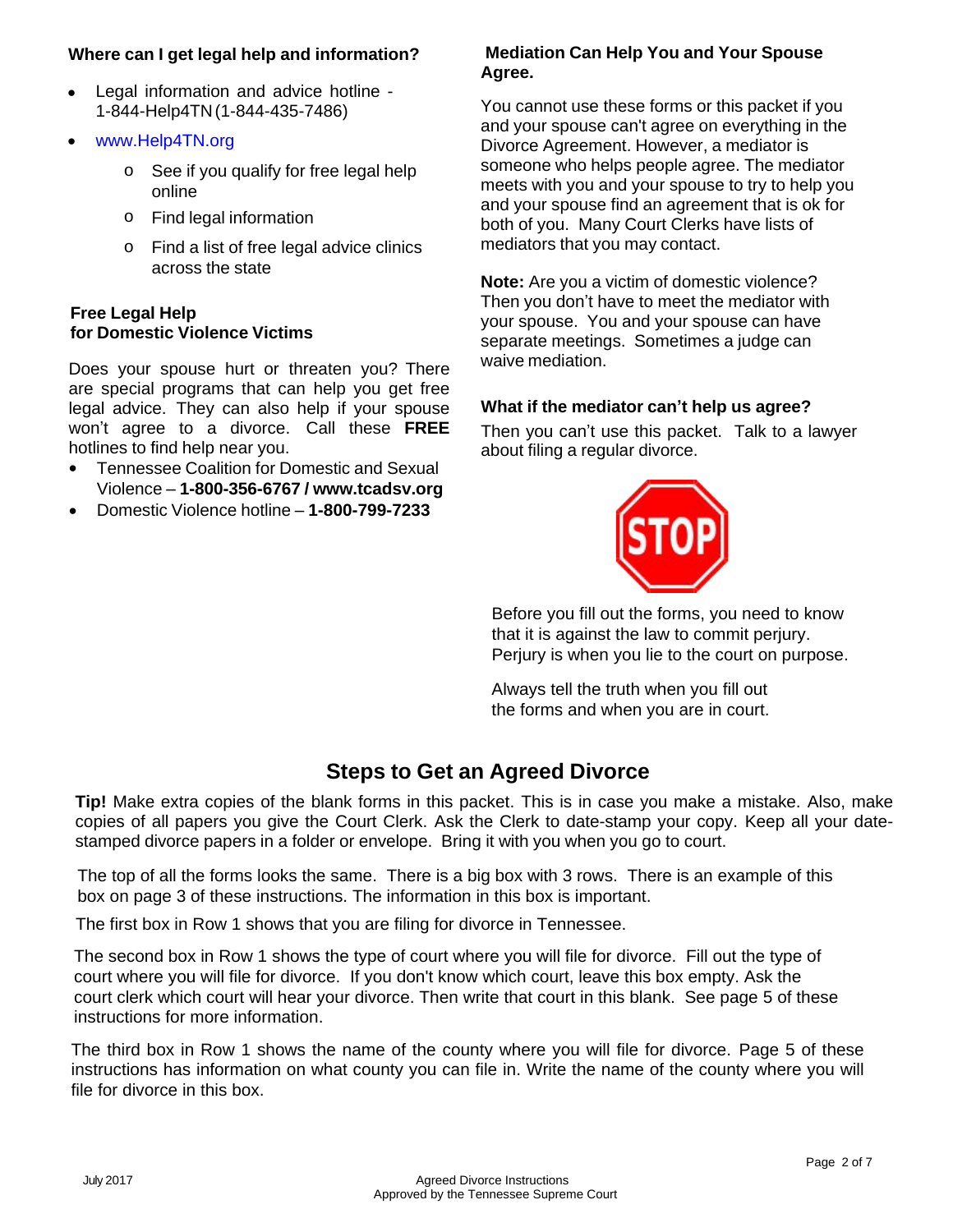The first box in Row 2 tells the name of the form and the form number.

The second box in Row 2 has a blank for a file number and division.

**Important!** The court clerk will tell you the file number when you file the paperwork. Do not write in a file number until you get this information from the court clerk.

**Important!** Some large counties have different court divisions. Check with the court clerk to see if the court has divisions in your county. Do not fill in the division blank unless the court tells you that there is a division.

Row 3 is where you list your name and your spouse's name. The spouse who is filing the divorce is the Plaintiff. The other spouse is the Defendant.

The information you fill out in the big box must be the same on each form.

| <b>State of Tennessee</b> | Court                                                    | County                                                                      |  |  |
|---------------------------|----------------------------------------------------------|-----------------------------------------------------------------------------|--|--|
|                           | <b>Form</b><br>Name and<br><b>Number</b>                 | File No.<br>(Must Be Completed)<br><b>Division</b><br>(Large Counties Only) |  |  |
| <b>Plaintiff</b>          | (Name: First, Middle, Last of spouse filing the divorce) |                                                                             |  |  |
| <b>Defendant</b>          | (Name: First, Middle, Last of the other spouse)          |                                                                             |  |  |

| Step 1  | You and your spouse MUST fill out these papers. The Court Clerk can't do this<br>for you. When they are filled out, go to the Court Clerk's office and give them<br>(file) these papers:                                                                        |
|---------|-----------------------------------------------------------------------------------------------------------------------------------------------------------------------------------------------------------------------------------------------------------------|
|         | COURT CLERK                                                                                                                                                                                                                                                     |
|         | Request for Divorce, Form 1. Must be signed and notarized.                                                                                                                                                                                                      |
|         | $\Box$ Spouses' Personal Information, Form 2<br>Fill it out and put it in a letter-size envelope. On the outside, write both spouses'                                                                                                                           |
|         | names and your case number. The Court Clerk will give you your case number.                                                                                                                                                                                     |
|         | □ Check with your Court Clerk to see if you need to fill out a Civil Case Cover Sheet or a<br>summons.                                                                                                                                                          |
| Step 2  | If you can't afford to pay the filing fee, also fill out and give the Court Clerk (file):                                                                                                                                                                       |
| If you  | Request to Postpone Filing Fees and Order, Form 3<br>ப                                                                                                                                                                                                          |
| need it | The court may let you pay the filing fees at the end of your case. You and your spouse must<br>decide how you will split the cost of the filing fees                                                                                                            |
| Step 3  | Complete the Health Insurance Notice for Divorcing Spouses (Form 4):                                                                                                                                                                                            |
|         | $\Box$ Health Insurance Notice, Form 4<br>Fill it out, file with Clerk and mail a copy to your spouse by certified mail. Keep a copy for<br>your records. Not on each other's health insurance or don't have health insurance? Then<br>write that on the paper. |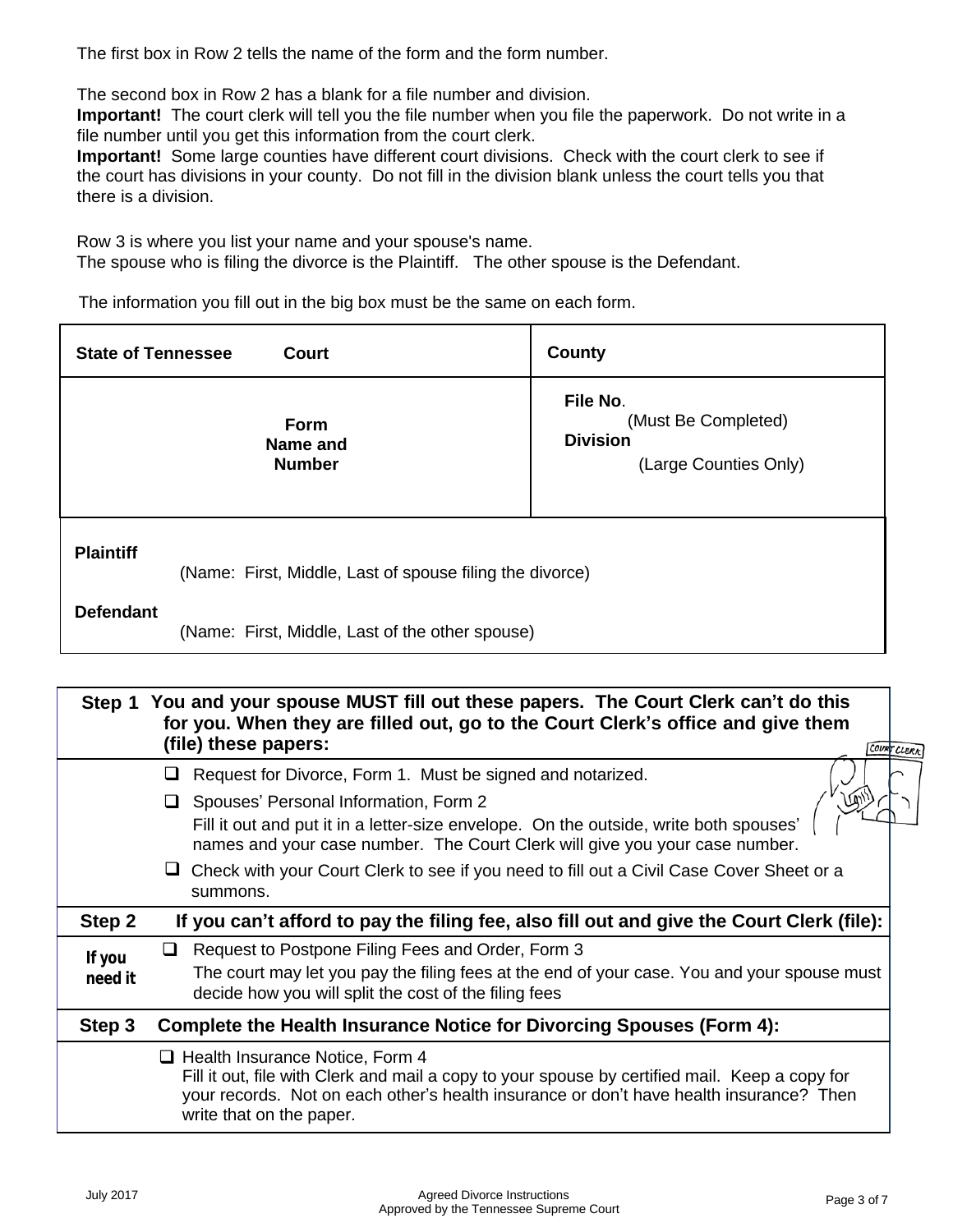| Step 4 | Fill out these papers and give them to the Court Clerk (file):                                                                                                                                                                                                                                                                                                                                                                                                                                |
|--------|-----------------------------------------------------------------------------------------------------------------------------------------------------------------------------------------------------------------------------------------------------------------------------------------------------------------------------------------------------------------------------------------------------------------------------------------------------------------------------------------------|
|        | $\Box$ Divorce Agreement, Form 5. Must be signed and notarized by both you and your spouse.                                                                                                                                                                                                                                                                                                                                                                                                   |
|        | $\Box$ Final Decree of Divorce, Form 6. Must be signed by both you and your spouse.<br>□ Court Order for Divorcing Spouses, Form 7 Must be signed by both you and your spouse.<br>Both spouses must obey this order!                                                                                                                                                                                                                                                                          |
|        | $\Box$ Divorce Certificate<br>Ask the Clerk for this paper. Don't use a copy. Fill out as much of it as you can. Ask the<br>Clerk about the deadline for this paper.                                                                                                                                                                                                                                                                                                                          |
|        | □ Notice of Hearing to Approve Irreconcilable Differences Divorce, Form 8                                                                                                                                                                                                                                                                                                                                                                                                                     |
| Step 5 | Wait at least 60 days after filing your Request for Divorce (Form 1) then:                                                                                                                                                                                                                                                                                                                                                                                                                    |
|        | $\Box$ Call the Clerk. Has it been more than 180 days since the last person signed the Divorce<br>Agreement? Then you must fill out a new Divorce Agreement.                                                                                                                                                                                                                                                                                                                                  |
|        | $\Box$ Ask the court clerk how to get a court date for the Final Divorce Hearing. Ask if you need any<br>other papers to set the hearing date.                                                                                                                                                                                                                                                                                                                                                |
|        | $\Box$ If needed, complete and file the Notice of Hearing to Approve Irreconcilable Differences<br>Divorce, Form 8, with the Court Clerk. You must mail your spouse a copy.                                                                                                                                                                                                                                                                                                                   |
| Step 6 | Go to the Courthouse on the date of your Final Divorce Hearing.                                                                                                                                                                                                                                                                                                                                                                                                                               |
|        | $\Box$ It's best if both spouses go, but if you are the spouse who filed the divorce, you must go to the<br>hearing. It's best if both spouses go to the hearing. Even though you and your spouse agree<br>on the divorce, the judge still must approve the forms. The judge may have questions on the<br>forms. It's in your best interest to be in court so you can answer the judge's questions. Some<br>counties require that both spouses go to the hearing. Check with the Court Clerk. |
|        | $\Box$ What if only one spouse goes and the judge changes something? You will have to go back<br>to court later. Bring copies of all the date-stamped divorce papers with you. Bring a copy of<br>the Final Decree of Divorce, Form 6.                                                                                                                                                                                                                                                        |
| Step 7 | After the hearing, go to the Court Clerk's office. Ask how to get the signed copy<br>of the Final Divorce Order. You may have to pay for copies. You will have to pay<br>for certified copies.                                                                                                                                                                                                                                                                                                |
|        | $\Box$ If you asked that your name be changed in the divorce papers, get a certified copy<br>of the Final Divorce Order.<br>$\Box$ If your spouse did not go to the hearing, you must mail him/her a copy of this Order.                                                                                                                                                                                                                                                                      |

# **Get ready for your Court Hearing**

#### **Before the hearing:**

- Dress neatly. Wear clothes that look like a businessperson. Wear clothes that show respect for the court. This means:
	- $\circledcirc$  No shorts.
	- $\circledcirc$  No tank tops or low cut tops.
	- $\Diamond$  No crop tops that show your belly.
	- $\circledcirc$  No T-shirts with words or pictures.
	- $\circledcirc$  Turn off your cell phone or pager.
- Take all of your court papers.
- It's best if both spouses go to the hearing. Some counties require both spouses to go. Check with the Court Clerk. You don't need witnesses.
- Get to court **early** on the day of your hearing. You may need to find parking and go through security.
- Go to the Clerk's Office to make sure your case is on the calendar.
- Sit down in the courtroom. Wait for your name to be called. (There may be other cases ahead of you.)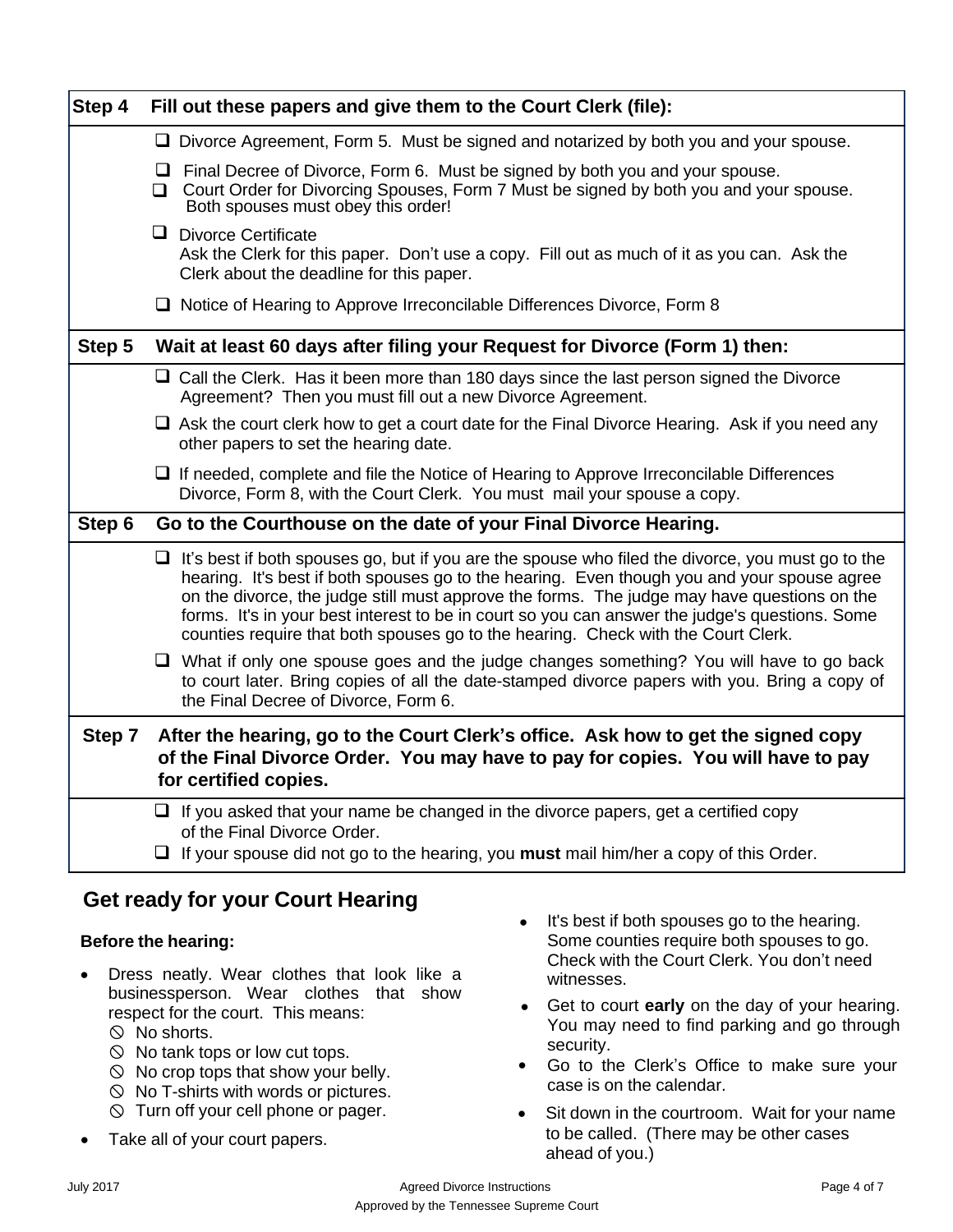# **At the hearing:**



- Step forward when your name/is called.
- You will be asked to raise your right hand and take an oath to tell the truth.



 After you swear to tell the truth, say this:

"My name is

I am the Plaintiff in this case. I am here to get a Final Divorce Order."

- Don't sit down until your case is over.
- When you speak to the judge, say, "Your Honor." Be polite.
- The judge will look at your court papers and may ask questions. Listen carefully. Never butt in. Don't talk until the judge asks you a question. Answer all questions fully and tell the truth. What if you don't understand a question? Then ask the judge to explain or repeat it.

# **The judge may ask you:**

- Your name and your spouse
- How long you have lived in Tennessee.
- If either spouse wants their old name back.
- $\bullet$  If a spouse is pregnant.
- If your Divorce Agreement divides the property fairly.
- If you want the court to grant the divorce.
- If you and your spouse have irreconcilable differences (cannot get along).

#### **You may answer, like this:**

- I have lived in Tennessee for at least 6 months.
- We are **not** expecting a child now.
- **Wy spouse and I have no children together.**
- **Why spouse and I have made a Divorce** Agreement that is fair. We have divided all property and debt.
- I want a divorce.
- **Wy spouse and I can't get along any more.** We have no hope of working our marriage out.

What if there are mistakes on the divorce papers? The judge may ask both spouses to make the changes and initial them. **If both spouses aren't there, you will have to come back another day to correct them.**

#### **At the hearing:**

Once approved, the judge will sign the Final Divorce Order. Your divorce is not final until the judge signs the Final Divorce Order and it is filed with the Clerk.

**Helpful Tip!** After the court makes the Final Divorce Order, each spouse has 30 days to appeal. During this 30-day period, you shouldn't get married again or buy any property

After the hearing, ask the Court Clerk for certified copies of the Final Divorce Order and Divorce Agreement. You may need this later.

# **Common Questions About Agreed Divorce**

## **To get an agreed divorce, do I have to prove that my spouse did something wrong?**

No. You just have to say that you and your spouse can no longer get along and that you have no hope of working out your marriage problems. The court calls this "irreconcilable differences".

#### **Do I have to live in Tennessee to file for divorce here?**

One or both spouses must have lived in Tennessee for at least the last 6 months **OR** you lived in Tennessee when you decided to divorce.

#### **Where do I file my divorce papers?**

- In the county where your spouse lives now.
- **OR** in the county where you and your spouse lived when you all separated.

What if your spouse is in jail or doesn't live in Tennessee? Then file in the county where you live.

The court in each county is different. The divorce court in your county could be a Circuit, Chancery, or General Sessions Court. Ask the Court Clerk if their court hears divorce cases. **DON'T** file them in more than one court.

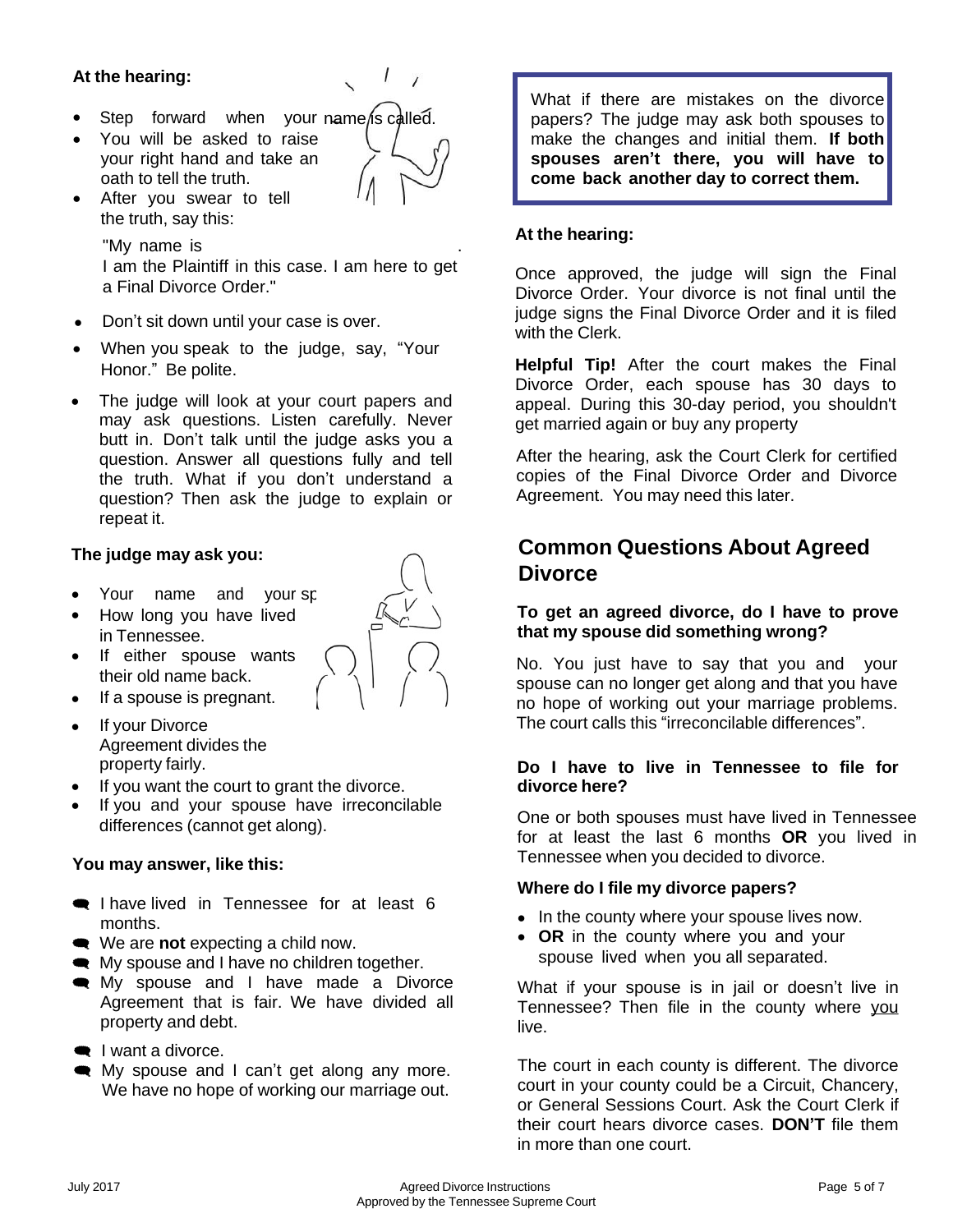# **Will my divorce papers be public?**

Yes, except for the paper called Spouses' Personal Information, Form 2. The information in that form will be kept secret. The other papers you and your spouse file at court are public record. That means anyone can look at your file. Anyone can get copies of any papers in your file.

#### **Is there a fee to file my divorce papers?**

Yes. Each county has its own fee **plus** state fees. Ask the Court Clerk's office how much you will have to pay. Bring cash with you. You must pay the Court Clerk when you file your Request for Divorce. Many Court Clerks don't take checks or credit cards.

# **What if I can't pay the filing fee up front?**

If you can't afford the fee now, you can ask if you can pay it later. Fill out a Request to Postpone Filing Fees and Order, Form 3. Take it to the Court Clerk's office.

#### **How soon can the divorce be granted?**

The soonest is 60 days after you file your Request for Divorce. It usually will take longer.

**Helpful Tip!** After the court makes the Final Divorce Order, each spouse has 30 days to appeal. During this 30-day period, you shouldn't get married again or buy any property.

**Important!** Until the divorce is final, you and your spouse can't do some things. You and your spouse can't:

- Disobey the Court Order for Divorcing Spouses (Form 7) **OR**
- Spend, give away, destroy, waste or use up property from the marriage **OR**
- Harass each other **OR**
- Stop or change insurance policies **OR**
- Hide, change, or destroy electronic evidence kept on a computer or memory storage device.

#### **What if I am a victim of domestic violence?**

Did your spouse hurt or threaten you? To get an agreed divorce you must talk to your spouse. What if it is not safe to contact your spouse? Then an agreed divorce may not work for you. These **free** resources can help you. They can also help if your spouse doesn't want the divorce.

- Coalition for Domestic and Sexual Violence **1-800-356-6767** – **[www.tcadsv.org](http://www.tcadsv.org/)**
- National Domestic Violence hotline **1-800-799-7233**
- Legal Aid or Legal Services To find a legal aid program near you go to **[www.Help4TN.org](http://www.Help4TN.org/)**
- Tennessee Alliance for Legal Services **(615) 627-0956 /** 50 Vantage Way, Suite 250, Nashville, TN 37228

# **What is a Divorce Agreement?**

The Divorce Agreement is one of the papers you must file to get an agreed divorce. It tells the court what you and your spouse agreed about alimony. It says how you will divide your money, personal property and debts. You can't use these forms if you or your spouse own buildings or land (real property).

#### **Doesn't the court divide our property?**

In an agreed divorce, the spouses decide these things together but the court has to approve. The court wants to see that you divide your property and debts fairly. You have to list how **all** the property is divided, even if you think the property belongs only to one of you. The property division does not have to be equal. The court may change things if the agreement is not fair. The court may change things if one spouse will not have enough to live on.

Do you and your spouse agree about how to divide the property fairly? Then most of the time the court will OK your agreement.

**Important!** The court will not OK your agreement if it is unfair.

**Important!** If a debt is in both spouses' names, creditors may try to collect after the divorce from either spouse even if the Divorce Agreement says that one spouse or another will pay for it. If you or your spouse have a mortgage together, you cannot use these forms.

**Important!** If either spouse is thinking of filing bankruptcy, talk to a lawyer. It may cause problems for the other spouse.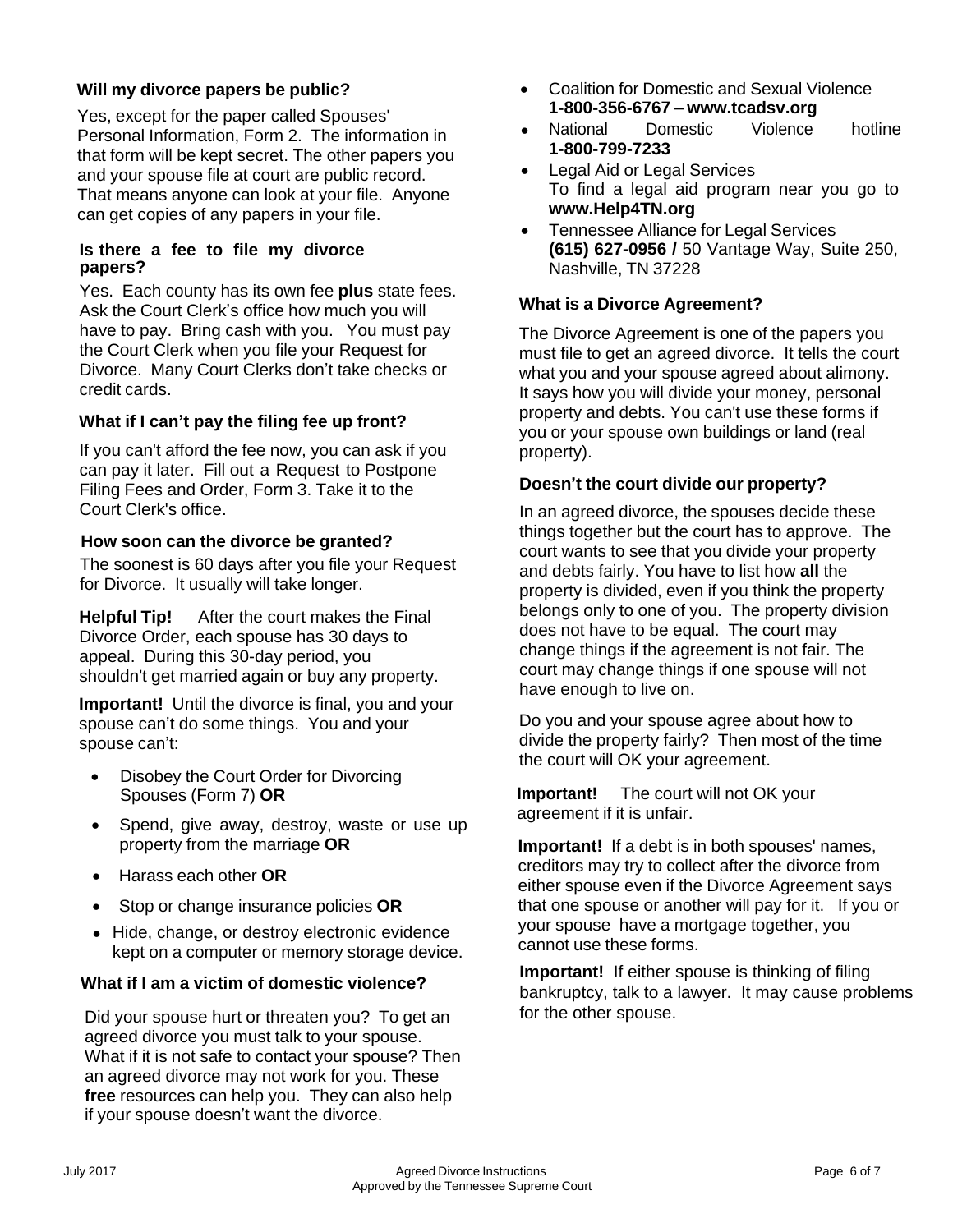### **What if my spouse will not sign the Divorce Agreement?**

Then you can't get an agreed divorce. **Don't** use this packet.

You can still file a petition for divorce **but you can't use these forms or this packet!**

#### **Will the court decide on alimony?**

Alimony is money that one spouse pays the other for support. In an agreed divorce, the spouses decide whether there should be alimony, how much it should be and for how long it should be paid. This goes in your Divorce Agreement. The Court has to approve it.

For example, some spouses decide that alimony will be paid until:

- The supported spouse remarries or lives with another person, or
- The supported spouse finishes school, or
- One of the spouses dies.

Alimony may make a significant difference in your taxes. Talk to a tax expert before you sign the Divorce Agreement.

The judge will review the proposed alimony to make sure it is fair.

## **What if we can't agree on alimony?**

Then you can't get an agreed divorce. **Don't** use this packet. Is alimony important? Or is there a big difference in salaries? Then talk to a lawyer. You and your spouse may:

- Talk to a mediator, who may be able to help you agree, or
- Talk to a lawyer, or
- File a regular divorce.

#### **How do we divide retirement funds?**

If either spouse has retirement funds, then you need to talk to a lawyer. You can't use these forms or this packet.

#### **Should I talk to a lawyer about the Divorce Agreement?**

Yes! Talk to a lawyer about your property, debt, and alimony. Some lawyers will help with just the Divorce Agreement. You do the rest of the case on your own.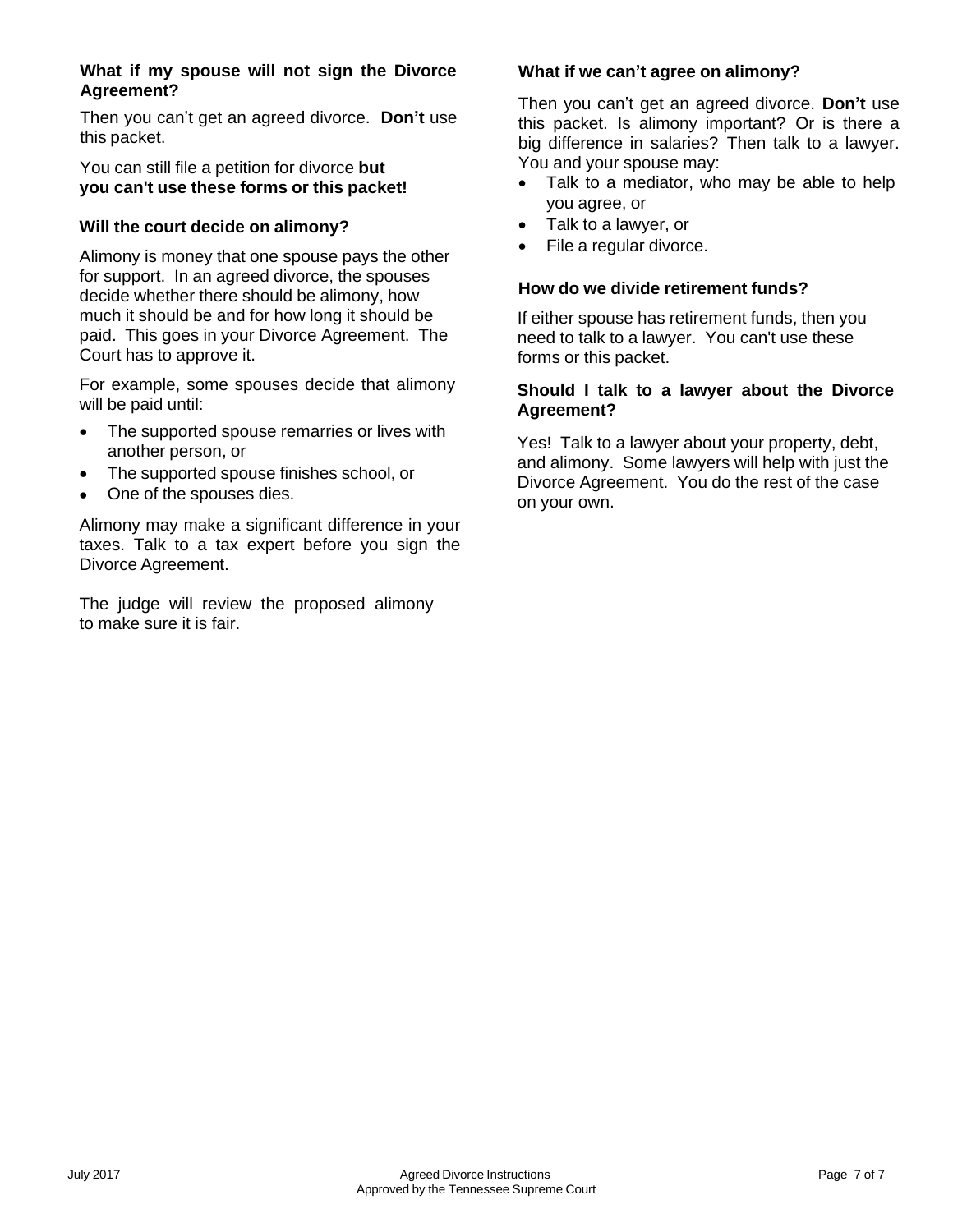| <b>State of Tennessee</b>                             | <b>Court</b><br>(Must Be Completed)                                                                          | County<br>(Must Be Completed)                                               |  |
|-------------------------------------------------------|--------------------------------------------------------------------------------------------------------------|-----------------------------------------------------------------------------|--|
| <b>Request for Divorce</b><br>(Complaint)<br>(Form 1) |                                                                                                              | File No.<br>(Must be Completed)<br><b>Division</b><br>(Large Counties Only) |  |
| <b>Plaintiff</b><br><b>Defendant</b>                  | (Name: First, Middle, Last) of Spouse Filing the Divorce)<br>(Name: First, Middle, Last of the Other Spouse) |                                                                             |  |

This form is **only** for spouses who:

Have no children together who are under 18, in high school, or disabled, **AND** Agree how to divide their personal property and debts, and have no land, or businesses, or retirement benefits, except for Social Security, **AND** Agree to sign and notarize the Divorce Agreement, **AND** Lived in Tennessee when they decided to divorce **OR** one or both spouses lived in Tennessee for at least 6 months.

If you do not meet these rules, you **cannot** use these forms. Please talk to a lawyer.

# **You cannot use these forms if a spouse is pregnant no matter who the father is.**

You may not be able to use these forms if either spouse is in the military. See sections 8 and 9.

**Divorce Certificate -** Get this official state paper from the court clerk. You must fill it out before going to court.

#### **ANSWER EACH QUESTION.**

# **Residency -** (**CHECK ALL THAT APPLY):**

My spouse or I have lived in Tennessee for at least 6 months.

My spouse and I were living in Tennessee when the reason for this divorce happened.

Our differences arose in Tennessee.

**Venue – (CHECK ONE)** I am filing for divorce in this County because:

- $\Box$  My spouse and I lived in this County when we separated.
	- Address: Street Address City State Zip

My spouse lives in this County.

I live in this County **and** my spouse does not live in Tennessee, or is in jail.

**Reason for Divorce -** My spouse and I can no longer get along, and we have irreconcilable differences.

- **Children -** My spouse and I have no children together who are under 18, in high school, or disabled. Children together means children you had together, born before the marriage, and all children born or adopted during the marriage. This includes all children either spouse had during the marriage.
	- $\Box$  No spouse is pregnant. (If a spouse is pregnant, you cannot use this form.)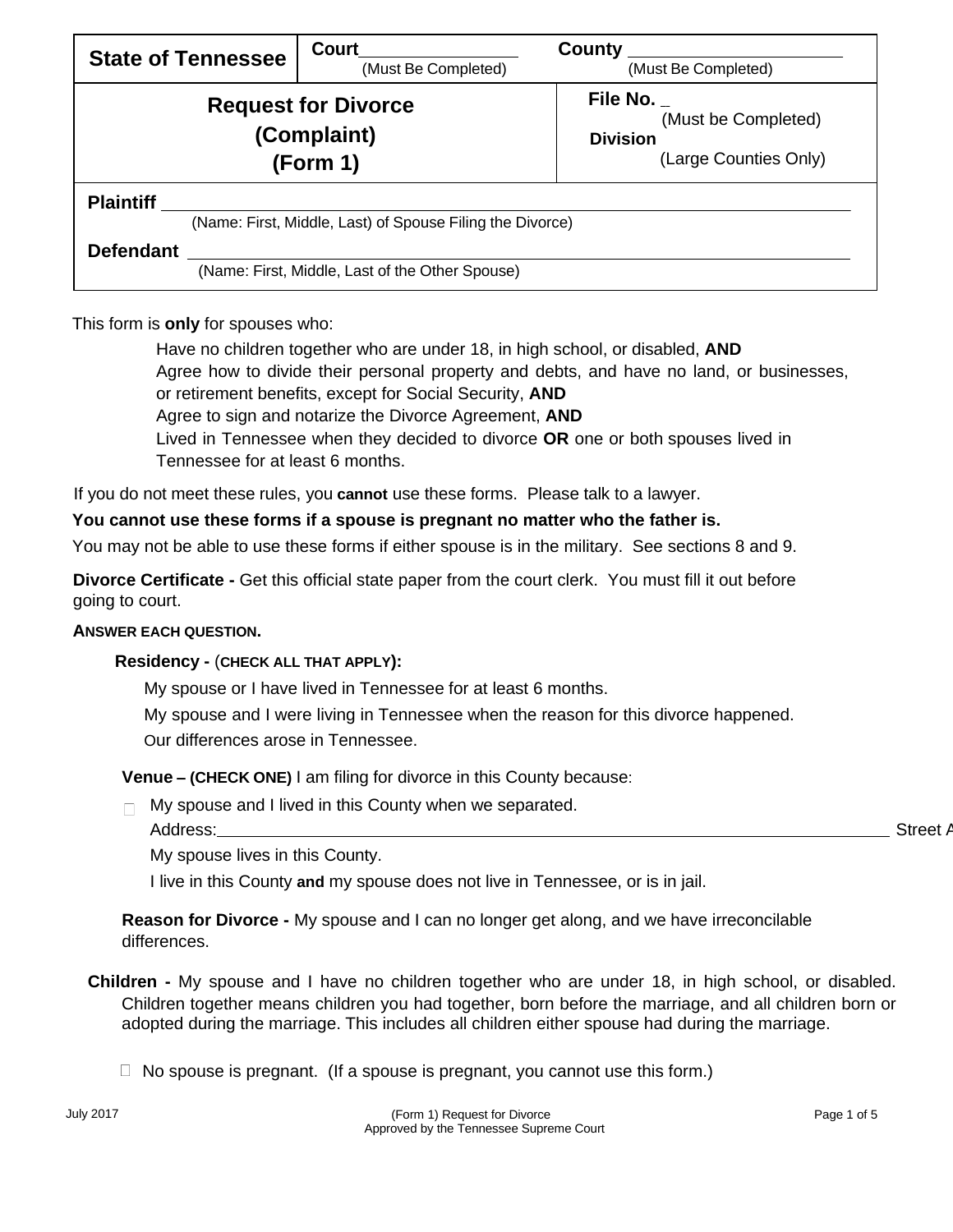#### **Marriage**

Date:

Place:

#### **Date of Separation -**

My spouse and I decided to divorce on (**CHECK ONE**):

The date of filing this paper (**REQUEST FOR DIVORCE**); or

 $\Box$  The date we started living apart: (MM/DD/YYYY):

We were married on (MM/DD/YYYY): in:

(City, County, State or Foreign Country)

#### **Orders of Protection and Other Court Orders: Check the box that is true for you.**

There is no Order of Protection.

The Order of Protection has ended (expired).

 $\Box$  There is an Order of Protection now in this court. It will stay in effect until the divorce judge changes it.

#### **Attach a copy of the Order of Protection and write the case number here: .**

 $\Box$  There is an Order of Protection now in a different court. It will stay in effect until the other court ends it. **Attach a copy of the Order of Protection. Write the case number here: .**

#### **Restraining Order** (**check one**):

- $\Box$  No Restraining Order other than the Statutory Injunction, which applies in every divorce case, has been in effect during this case. The Statutory Injunction tells both spouses not to spend, give away, destroy, waste or use up property from the marriage.
- □ Other (describe:

#### **VICTIMS OF DOMESTIC VIOLENCE**

You do not have to list a home address below. You may list an alternative address instead. For example, you can list a P.O. Box instead. The local domestic violence agency can help you. Call **1-800-356-6767** or go to **[www.tcadsv.org](http://www.tcadsv.org/)**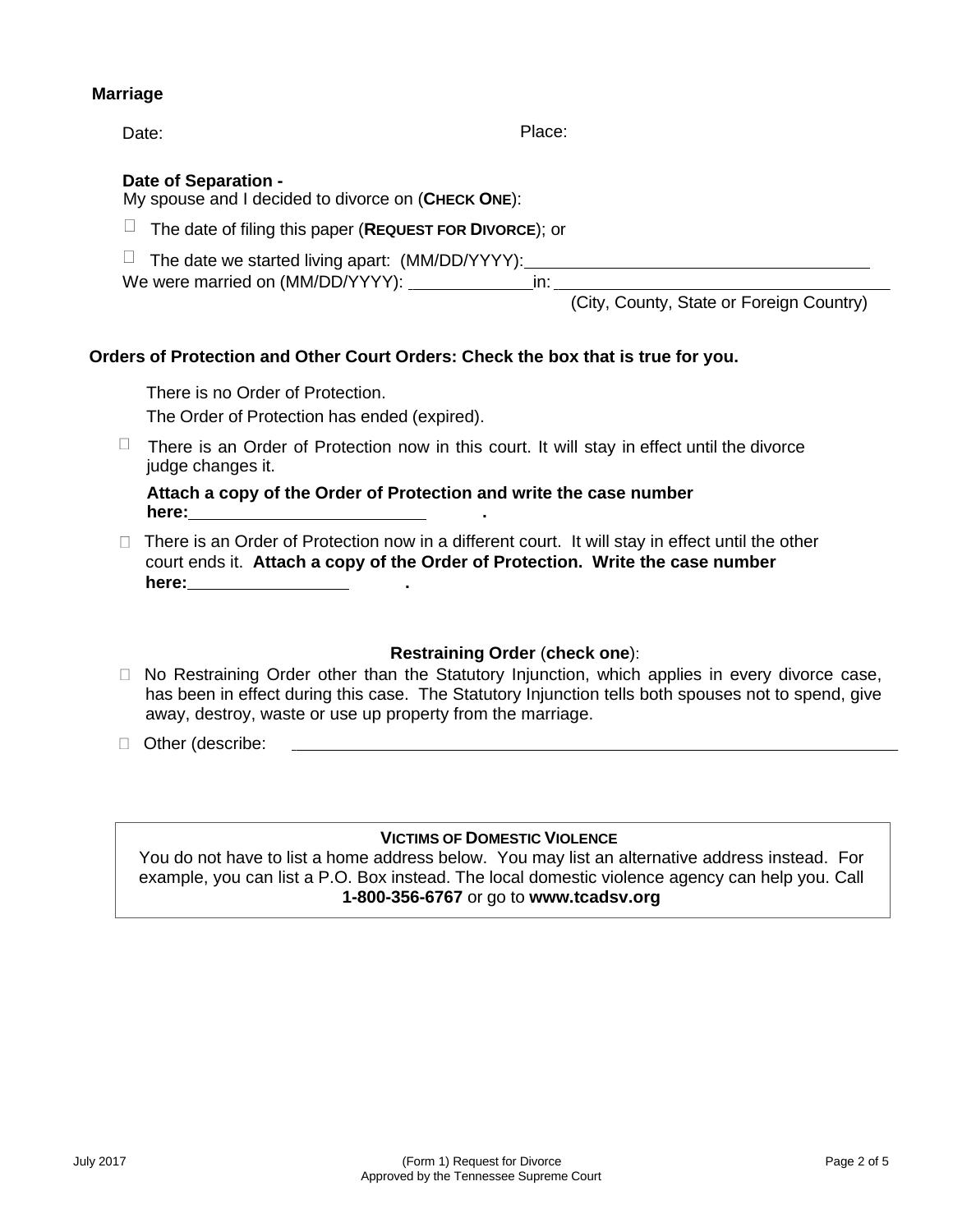# **Plaintiff's Information**

| Name:       | <b>First Name</b>     | Middle Name                                                            | Maiden Name | Last Name (now)            |
|-------------|-----------------------|------------------------------------------------------------------------|-------------|----------------------------|
|             | Address: ____________ |                                                                        |             |                            |
|             | <b>Street Address</b> |                                                                        | City        | Zip<br><b>State</b>        |
| Birthplace_ |                       |                                                                        |             |                            |
|             |                       | City and State or Foreign Country                                      |             |                            |
|             |                       |                                                                        |             |                            |
|             |                       | Race: $\Box$ White $\Box$ Hispanic $\Box$ Black $\Box$ Native American |             | Other: ___________________ |
|             |                       |                                                                        |             |                            |

Plaintiff's Employer:

| Active Member of the Armed Services of the United States?                                                                          | ⊟ Yes ⊡ No |  |
|------------------------------------------------------------------------------------------------------------------------------------|------------|--|
| Reserve Member of the Armed Services of the United States on Active Duty? $\overline{\phantom{a}}$ Yes $\overline{\phantom{a}}$ No |            |  |
| Guard Member of the Armed Services of the United States on Active Duty? $\Box$ Yes $\Box$ No                                       |            |  |

If the answer is "yes" to any of the questions above, talk to a lawyer. You may not be able to use these forms.

#### **Defendant's Information**

|            | <b>First Name</b>                               | Middle Name | Maiden name | Last name (Now)                                                                                                                                                                                                                      |     |
|------------|-------------------------------------------------|-------------|-------------|--------------------------------------------------------------------------------------------------------------------------------------------------------------------------------------------------------------------------------------|-----|
|            |                                                 |             |             |                                                                                                                                                                                                                                      |     |
|            | Street address                                  |             | City        | <b>State</b>                                                                                                                                                                                                                         | Zip |
| Birthplace |                                                 |             |             |                                                                                                                                                                                                                                      |     |
|            | City and State or Foreign Country               |             |             |                                                                                                                                                                                                                                      |     |
|            |                                                 |             |             |                                                                                                                                                                                                                                      |     |
|            | Race: $\Box$ White $\Box$ Hispanic $\Box$ Black |             |             | Other: <u>with the set of the set of the set of the set of the set of the set of the set of the set of the set of the set of the set of the set of the set of the set of the set of the set of the set of the set of the set of </u> |     |

| Active Member of the Armed Services of the United States?                                                      | Yes | No.<br>$\Box$ |
|----------------------------------------------------------------------------------------------------------------|-----|---------------|
| Reserve Member of the Armed Services of the United States on Active Duty? $\overline{a}$ Yes $\overline{a}$ No |     |               |
| Guard Member of the Armed Services of the United States on Active Duty? $\Box$ Yes $\Box$ No                   |     |               |

If the answer is "yes" to any of the questions above, talk to a lawyer. You may not be able to use these forms.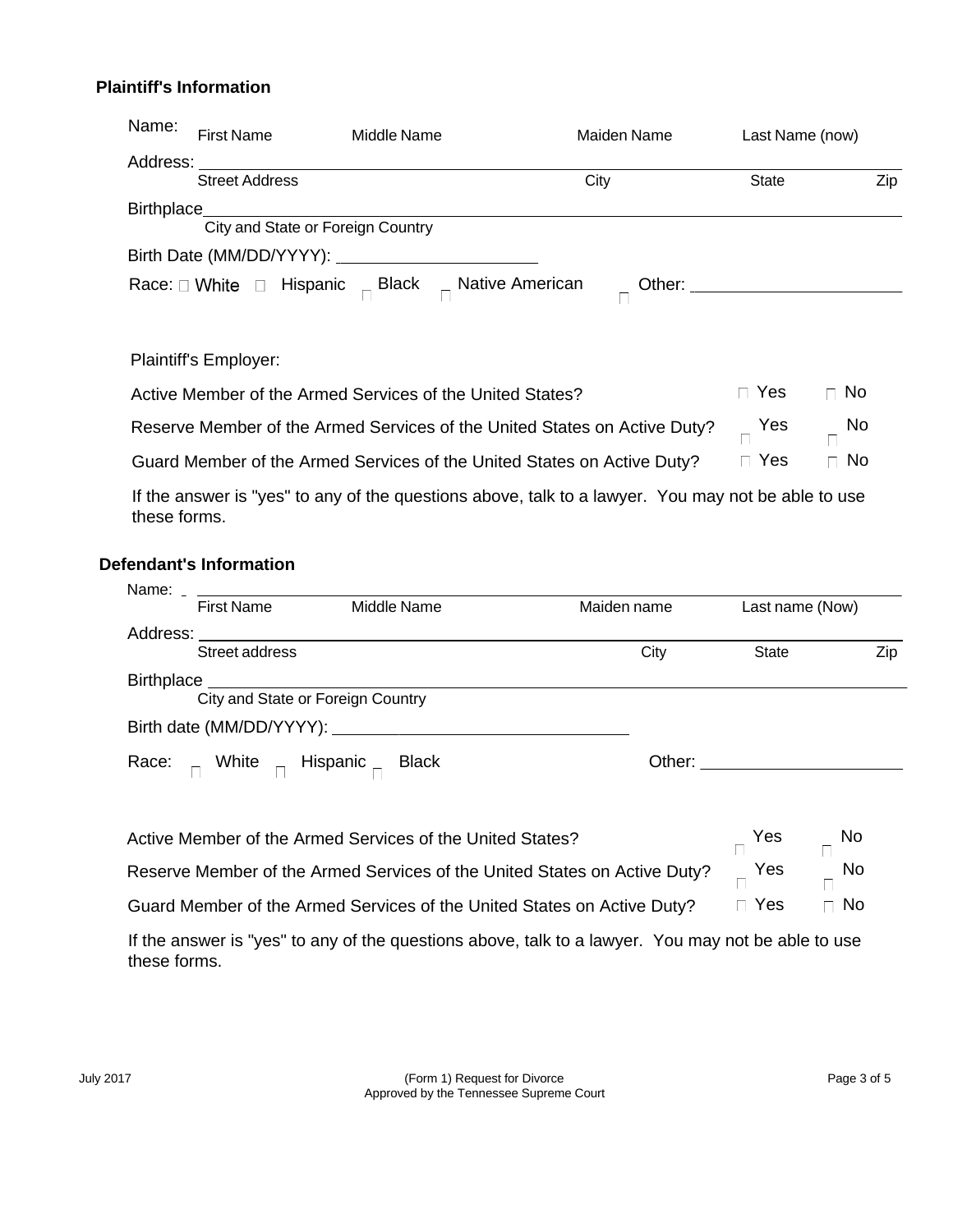#### **Financial Information**

**Real Property** (House, Land, or Mobile Homes that are permanently attached to the ground)

- My spouse and I:
- $\Box$ Do **NOT** own Real Property. If either of you have REAL Property, you cannot use these forms.

**Personal Property (such as** Cars, Mobile Homes (not permanently attached to the ground), Bank Accounts)

- $\Box$  Own personal property and have filed the **Divorce Agreement (Form 5)** that lists how our property is divided.
- Do not own Personal Property **(such as** Cars, Mobile Homes, Bank Accounts)  $\Box$

(If **either** of you has a Pension or Retirement Account, except for Social Security, or own a Business, you **cannot** use these forms. Please see a lawyer first.)

**Debts –** My spouse and I (check **one**):

Do **NOT** have debts.

Have debts and have filed a **Divorce Agreement (Form 5)** that lists how our debts are divided. One or both of us has filed for a Bankruptcy and it is still active.

# **Alimony** (check **one**):

- Neither spouse wants alimony.  $\Box$
- $\Box$ One of the spouses wants alimony, as agreed to in our Divorce Agreement.

 **Name Change** (check below to change a spouse's name back to the name used before this marriage, either`a maiden name or previous married name)

|      | <b>Plaintiff requests</b>                      |                   |             |           |
|------|------------------------------------------------|-------------------|-------------|-----------|
|      |                                                | <b>First Name</b> | Middle Name | Last Name |
|      | Defendant requests                             |                   |             |           |
|      |                                                | <b>First Name</b> | Middle Name | Last Name |
| (13) | Court Costs (check one):                       |                   |             |           |
|      | Who will pay the court costs for this divorce? |                   |             |           |
|      | Spouses will each pay half of the costs.       |                   |             |           |
|      | Plaintiff will pay all costs.                  |                   |             |           |
|      | Defendant will pay all costs.                  |                   |             |           |
|      | Other agreement:                               |                   |             |           |

# 14 **Divorce Agreement**

Our signed **Divorce Agreement** (Form 5) is attached, and we ask the Court to approve it.

I ask the Court to grant this divorce, make the other orders I have asked for above, and to make any other orders I am entitled to.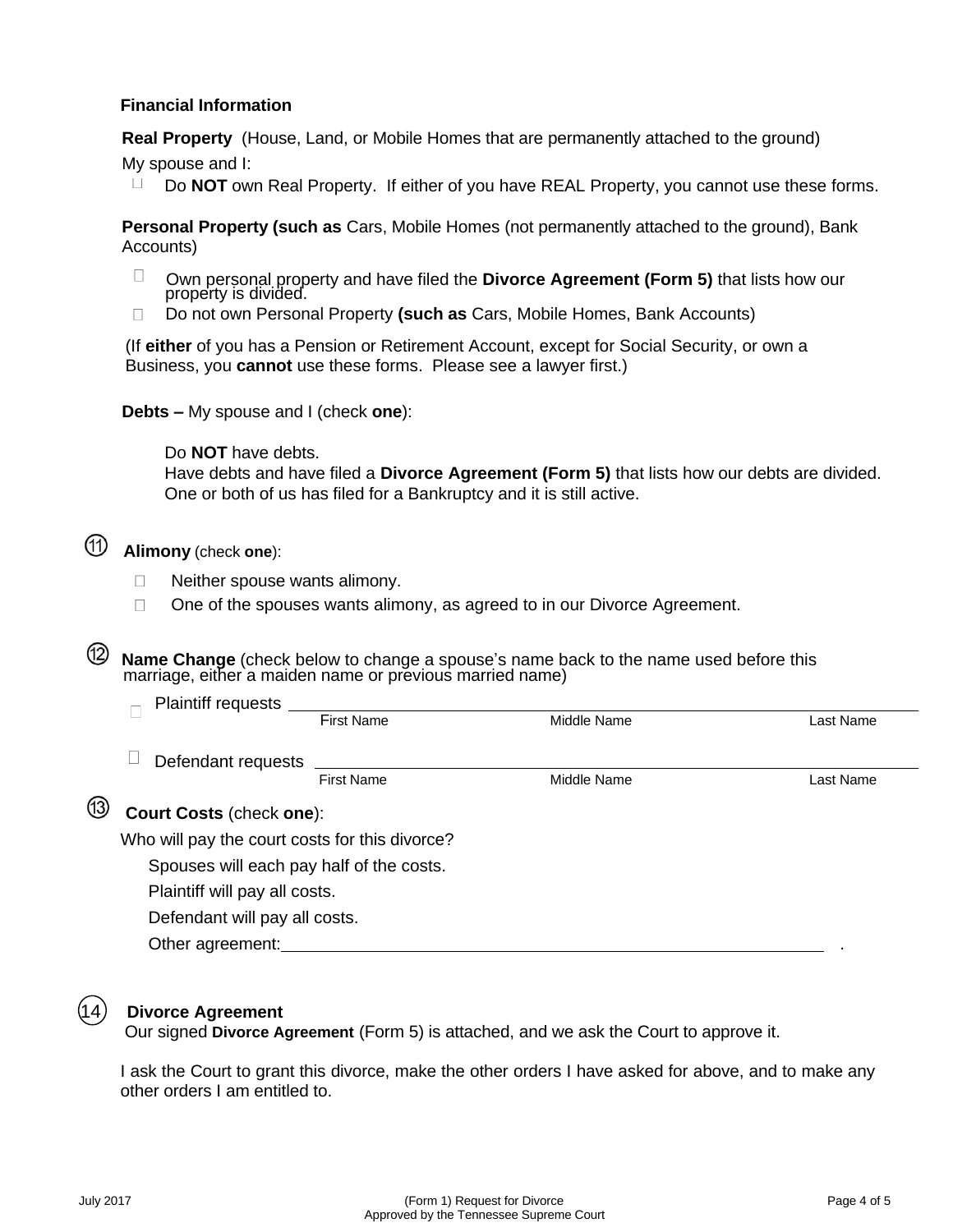#### **READ THE TEXT BELOW THEN SIGN ONLY IN FRONT OF A NOTARY**

|                                                           | Signed at (City): City: City: City: City: City: City: City: City: City: City: City: City: City: City: City: City: City: City: City: City: City: City: City: City: City: City: City: City: City: City: City: City: City: City: |
|-----------------------------------------------------------|-------------------------------------------------------------------------------------------------------------------------------------------------------------------------------------------------------------------------------|
|                                                           |                                                                                                                                                                                                                               |
|                                                           |                                                                                                                                                                                                                               |
|                                                           | (Name of County Where Notarized)                                                                                                                                                                                              |
|                                                           | I know that Tennessee has laws against lying on purpose (perjury). I swear and affirm that:                                                                                                                                   |
| As far as I know, the information on this form is true.   |                                                                                                                                                                                                                               |
| My request for divorce is serious.                        |                                                                                                                                                                                                                               |
|                                                           | My spouse and I have agreed not to lie about the information in this divorce. As                                                                                                                                              |
| far as we know, we meet all the rules to use these forms. |                                                                                                                                                                                                                               |
|                                                           | SWORN to and SUBSCRIBED before me, on (date): __________________________________                                                                                                                                              |
|                                                           |                                                                                                                                                                                                                               |
|                                                           |                                                                                                                                                                                                                               |
|                                                           |                                                                                                                                                                                                                               |
|                                                           |                                                                                                                                                                                                                               |
| (Signature of Person Filing for Divorce):                 |                                                                                                                                                                                                                               |
|                                                           |                                                                                                                                                                                                                               |
|                                                           |                                                                                                                                                                                                                               |
|                                                           |                                                                                                                                                                                                                               |
|                                                           |                                                                                                                                                                                                                               |
|                                                           |                                                                                                                                                                                                                               |
|                                                           |                                                                                                                                                                                                                               |
| Cianoture of Noton: Dublin, Ctate of Tennessee            |                                                                                                                                                                                                                               |

Signature of Notary Public, State of Tennessee

My commission expires:

MM/DD/YYYY

**(NOTARY'S SEAL)**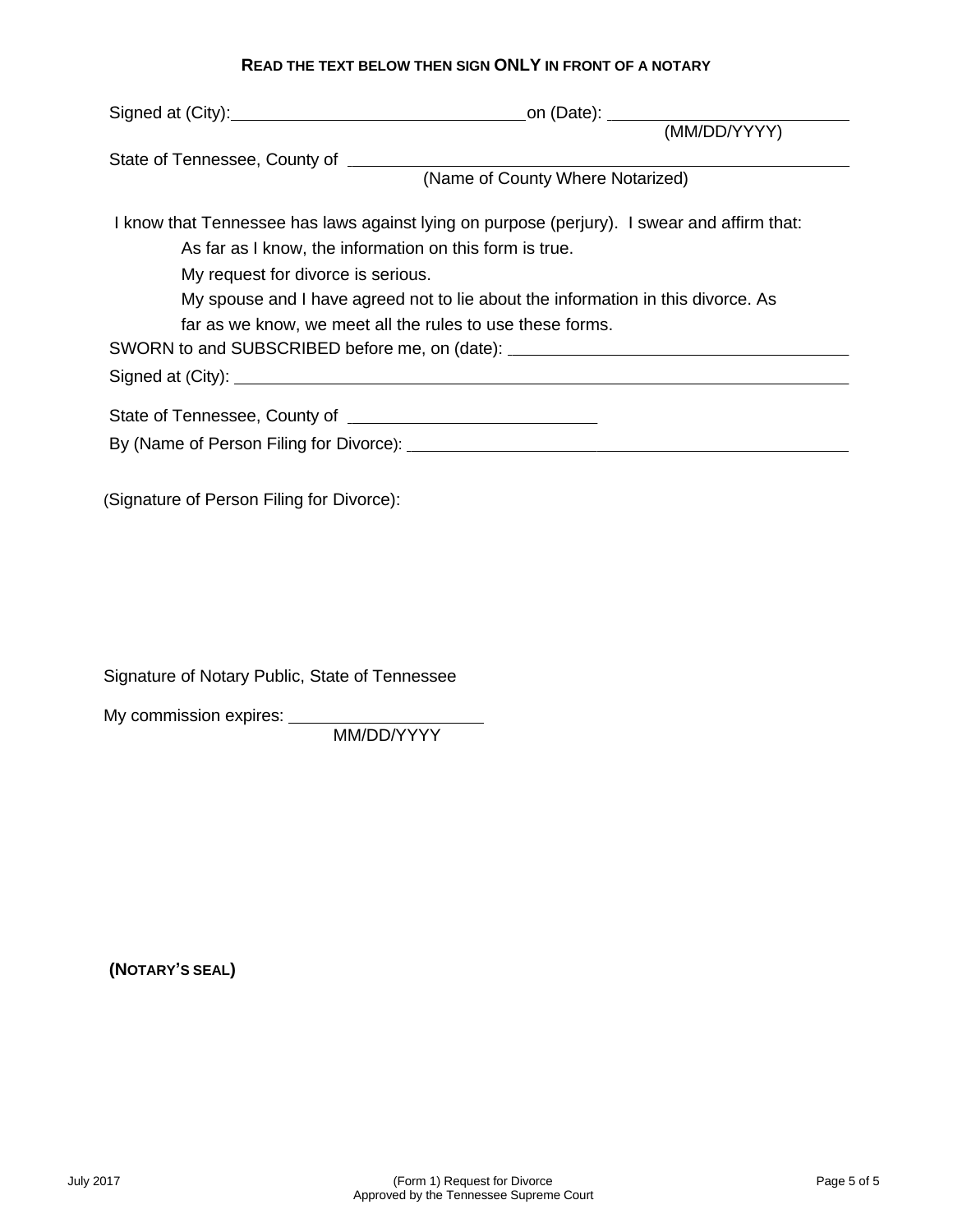| <b>State of Tennessee</b>                                                               |  | Court                                                                                                        | County                                       |                     |
|-----------------------------------------------------------------------------------------|--|--------------------------------------------------------------------------------------------------------------|----------------------------------------------|---------------------|
|                                                                                         |  | (Must Be Completed)                                                                                          |                                              | (Must Be Completed) |
| <b>Both Parties' Personal Information- To Be</b><br><b>Filed Under Seal</b><br>(Form 2) |  | File No. $_{-}$<br><b>Division</b>                                                                           | (Must be Completed)<br>(Large Counties Only) |                     |
| <b>Plaintiff</b><br><b>Defendant</b>                                                    |  | (Name: First, Middle, Last) of Spouse Filing the Divorce)<br>(Name: First, Middle, Last of the Other Spouse) |                                              |                     |

This form asks for the personal contact information and Social Security Number of both spouses. To protect your personal information, follow these steps:

- 1) Fill out this form.
- 2) Put the form in an unsealed envelope.
- 3) Write this information on the envelope: Names of both spouses, and Case Number of your case.
- 4) Give it to the clerk when you file your other court forms.
- 5) The court clerk will keep this information secret.

# **Plaintiff's Information**

| Name:                    |                                                |                                                            |              |                 |
|--------------------------|------------------------------------------------|------------------------------------------------------------|--------------|-----------------|
|                          | <b>First Name</b>                              | Middle Name                                                | Maiden Name  | Last Name (now) |
| <b>Address:</b>          |                                                |                                                            |              |                 |
|                          | <b>Street Address</b>                          |                                                            |              |                 |
|                          |                                                |                                                            |              |                 |
|                          | City                                           |                                                            | <b>State</b> | Zip             |
| <b>Telephone Number:</b> |                                                |                                                            |              |                 |
|                          |                                                |                                                            |              |                 |
|                          | <b>Birth Place (State or Foreign Country):</b> |                                                            |              |                 |
|                          |                                                |                                                            |              |                 |
|                          |                                                |                                                            |              |                 |
|                          | <b>Defendant's Information</b>                 |                                                            |              |                 |
| Name:                    |                                                |                                                            |              |                 |
|                          | <b>First Name</b>                              | Middle Name                                                | Maiden Name  | Last Name (now) |
| Address:                 |                                                |                                                            |              |                 |
|                          | <b>Street Address</b>                          |                                                            |              |                 |
|                          |                                                |                                                            |              |                 |
|                          | City                                           |                                                            | <b>State</b> | Zip             |
| <b>Telephone Number:</b> |                                                |                                                            |              |                 |
|                          |                                                | Social Security Number:<br><u> Social Security Number:</u> |              |                 |
|                          | <b>Birth Place (State or Foreign Country):</b> |                                                            |              |                 |
|                          |                                                |                                                            |              |                 |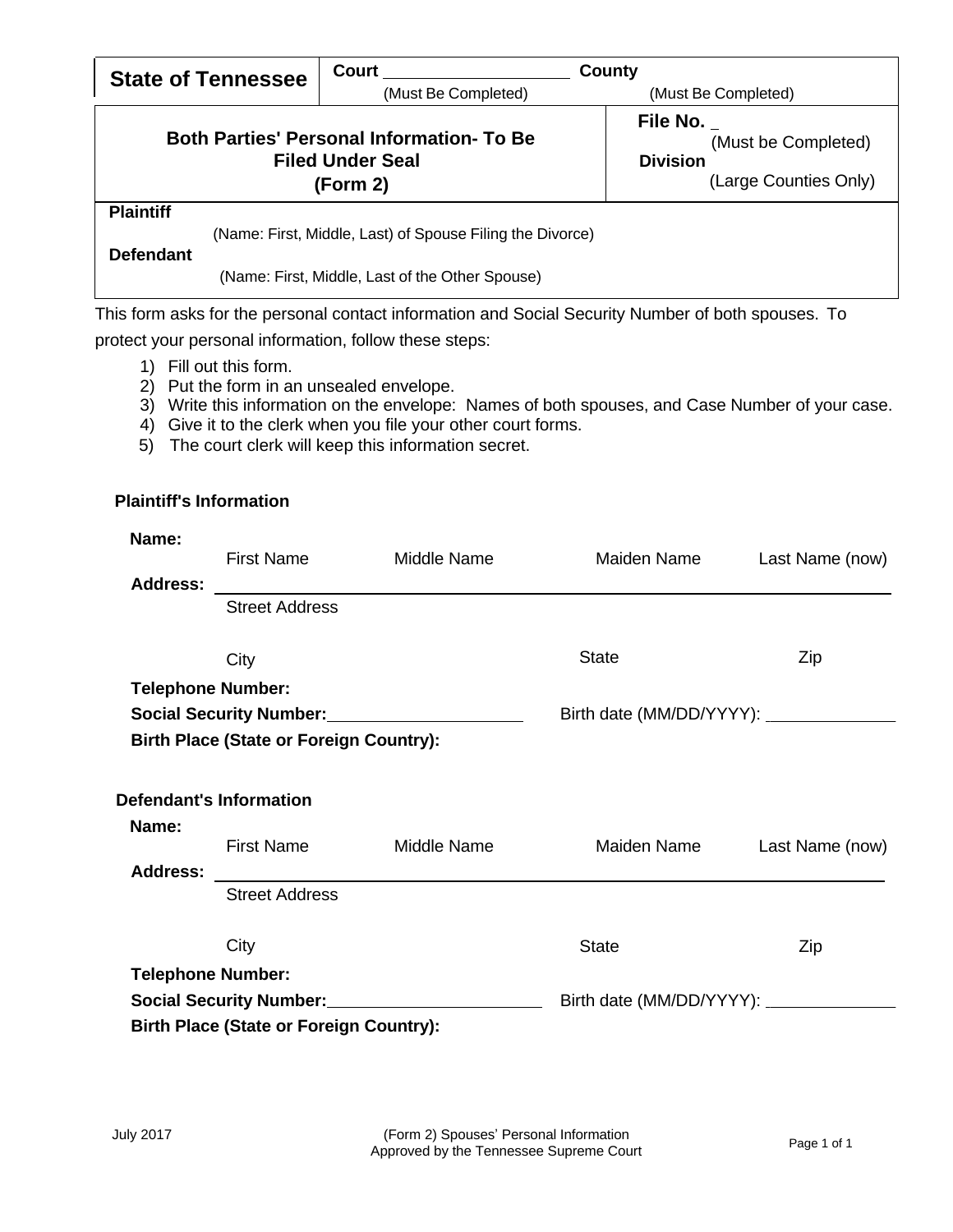| <b>State of Tennessee</b>                         | Court    |                                                                                                                                 | County |                                    |                       |                     |
|---------------------------------------------------|----------|---------------------------------------------------------------------------------------------------------------------------------|--------|------------------------------------|-----------------------|---------------------|
|                                                   |          | (Must Be Completed)                                                                                                             |        |                                    | (Must Be Completed)   |                     |
|                                                   |          | <b>Request to Postpone Filing Fees and Order</b><br>(Uniform Civil Affidavit of Indigency)                                      |        | File No. $_{-}$<br><b>Division</b> | (Must be Completed)   |                     |
|                                                   | (Form 3) |                                                                                                                                 |        |                                    | (Large Counties Only) |                     |
| <b>Plaintiff</b><br><b>Defendant</b>              |          | (Name: First, Middle, Last) of Spouse Filing the Divorce)<br>(Name: First, Middle, Last of the Other Spouse)                    |        |                                    |                       |                     |
|                                                   |          | If you cannot afford to pay the filing fees at this time, fill out this form.<br>And file it with the completed case documents. |        |                                    |                       |                     |
|                                                   |          | Even if the judge approves this form, you may have to pay court costs at the end of the case.                                   |        |                                    |                       |                     |
| <b>Your Information:</b><br><b>Address:</b>       |          |                                                                                                                                 |        |                                    |                       |                     |
| <b>Street Address</b>                             |          |                                                                                                                                 |        | City                               |                       | <b>State</b><br>Zip |
| <b>Telephone Numbers:</b>                         |          |                                                                                                                                 |        |                                    |                       |                     |
| (Home)                                            |          |                                                                                                                                 | (Work) |                                    |                       | (Cell)              |
| Birth Date: (MM/DD/YYYY):                         |          |                                                                                                                                 |        |                                    |                       |                     |
| <b>Dependents:</b><br>List your dependents below. |          |                                                                                                                                 |        |                                    |                       |                     |
| Dependents can be:                                |          |                                                                                                                                 |        |                                    |                       |                     |
| Your children, and                                |          |                                                                                                                                 |        |                                    |                       |                     |
|                                                   |          | Anyone you can claim as a dependent on your taxes.                                                                              |        |                                    |                       |                     |
| Name                                              | Age      | Relationship                                                                                                                    |        | Name                               | Age                   | Relationship        |
| 1.                                                |          |                                                                                                                                 | 4.     |                                    |                       |                     |

|         |  | −. |  |
|---------|--|----|--|
| ◠       |  | O. |  |
| n<br>ာ. |  | 6. |  |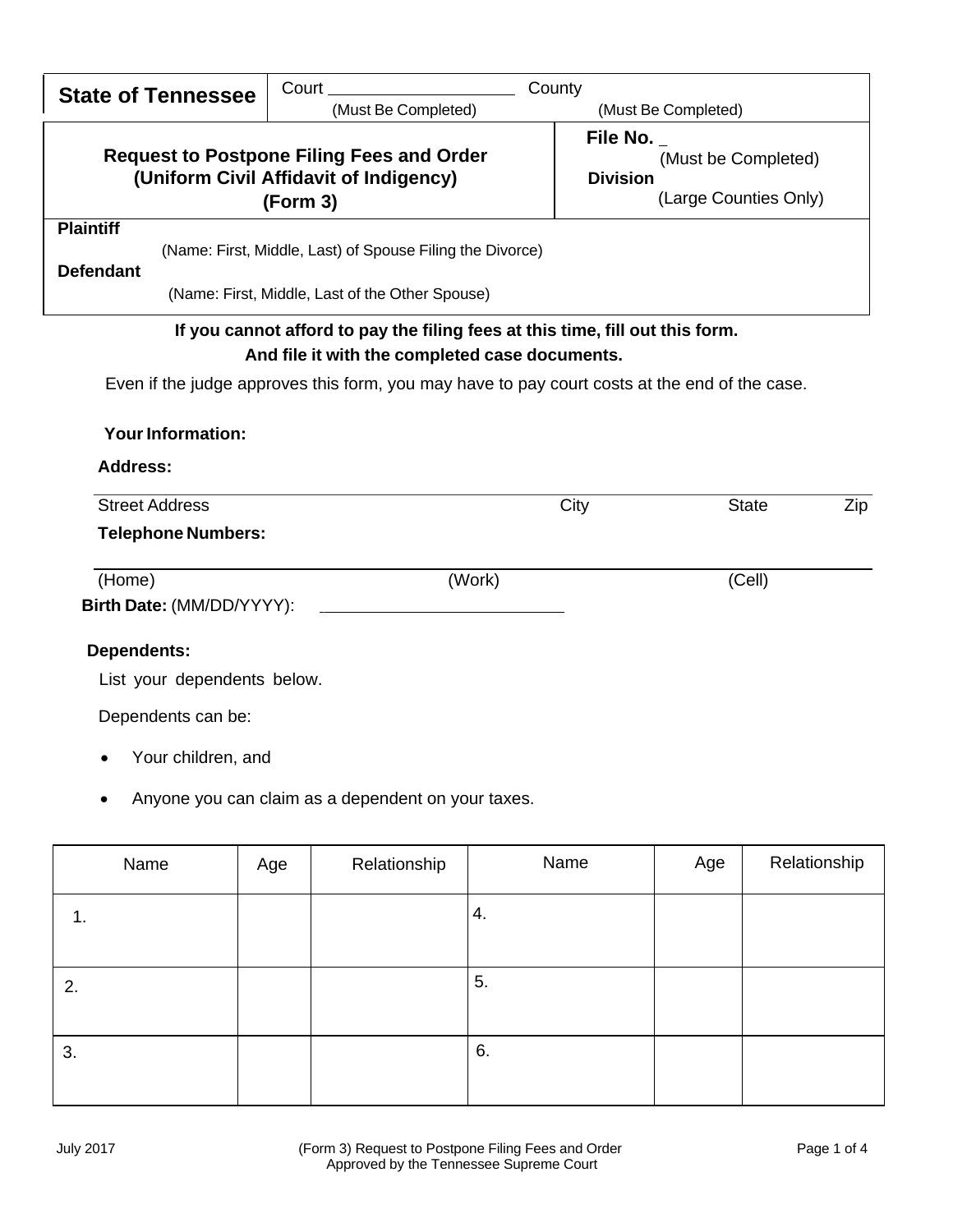**Employment:** If you are working now, fill out below. If you are **not** working now, check here: **Employer's Name:** 

**Employer's Address:** 

Street Address

City **State** 2ip How much do you earn after taxes are deducted? \$ Each (Check **One**): Week Month Other:

# **Other Income:** List **any** other income that you get now or expect to get.

| Source of Income                                   | How much do you get? | Source of Income | How much do you get? |
|----------------------------------------------------|----------------------|------------------|----------------------|
| <b>AFDC</b>                                        | month                | Unemployment     | month                |
| <b>Social Security</b><br>$\overline{\phantom{a}}$ | œ<br>month           | Worker's Comp.   | month                |
| Retirement<br>$\sim$                               | month                | Other*           | month                |
| <b>Disability</b>                                  | month                | SSI              | month                |

**\***Explain Sources of Other Income Here:

Other:

**Assets:** List all assets that you own separately, with your spouse, or with someone else:

| <b>Asset type:</b>                          | <b>Fair Market</b><br>Value (what it's<br>worth now) | - Money<br>still owed | = Balance      |
|---------------------------------------------|------------------------------------------------------|-----------------------|----------------|
| 1. Car, truck, or other vehicle             |                                                      |                       | \$             |
| 2. Other car, truck, or other vehicle       |                                                      |                       | \$             |
| 3. House, condominium, land                 |                                                      |                       | \$             |
| 4. Other house, condominium, land           |                                                      |                       | \$             |
| List all bank/financial institutions below: |                                                      |                       |                |
| Bank name. Do not put account number.       |                                                      |                       | <b>Balance</b> |
| 1.                                          |                                                      |                       | \$             |
| 2.                                          |                                                      |                       | \$             |
| Cash                                        |                                                      |                       | \$             |
|                                             |                                                      | Total:                | \$             |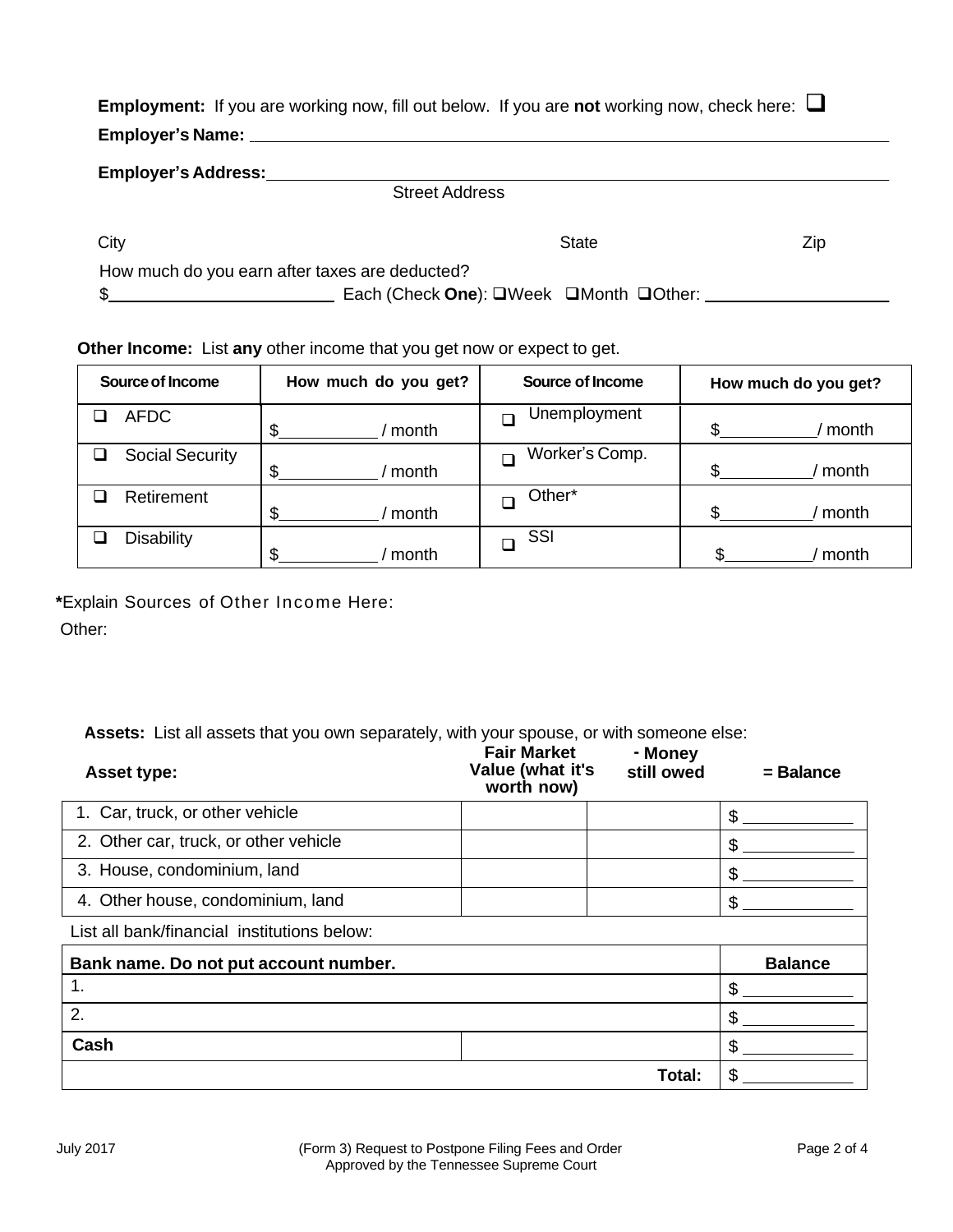#### **Expenses:**

|                               | How much each<br>month? |                                            | How much each<br>month? |
|-------------------------------|-------------------------|--------------------------------------------|-------------------------|
| $\Box$ Rent/House Payment $\$ |                         | Gas<br>□                                   | \$                      |
| Phone                         | \$                      | <b>Child Care</b><br>□                     | \$                      |
| Groceries                     | \$                      | <b>Court-ordered Child</b><br>□<br>Support | \$                      |
| □ School Supplies             | \$                      | $\Box$ Transportation                      | \$                      |
| Electricity<br>❏              | \$                      | Medical/Dental<br>□                        | $\boldsymbol{\theta}$   |
| Clothing                      | \$                      | Other<br>l I                               | \$                      |
| Water                         | \$                      | Other                                      | \$                      |

#### **Debts:**

| Who do you owe? | How much do you<br>owe? | Who do you owe? | How much do you<br>owe? |
|-----------------|-------------------------|-----------------|-------------------------|
|                 |                         |                 |                         |
|                 |                         | э.              |                         |
|                 |                         |                 |                         |

#### **I declare under penalty of perjury under the laws of the State of Tennessee that:**

- The information I have provided is true, correct, and complete.
- I cannot afford to pay the filing fees at this time.

Perjury means lying on purpose. If I lie on purpose I may have to pay a fine or go to jail.

Sign here: Date: Sworn and subscribed before me this day of , 20 .

Notary Public or Deputy Clerk My Term Expires

# **IMPORTANT!**

**Take any proof that supports your case to the hearing, including: witnesses, photos, papers, receipts, etc. The court will not accept written statements from witnesses. The person must go to** court in person. If you think a witness may not want to go to court, ask the clerk for subpoena forms. **Complete the subpoena as soon as possible so the sheriff can serve them before court.**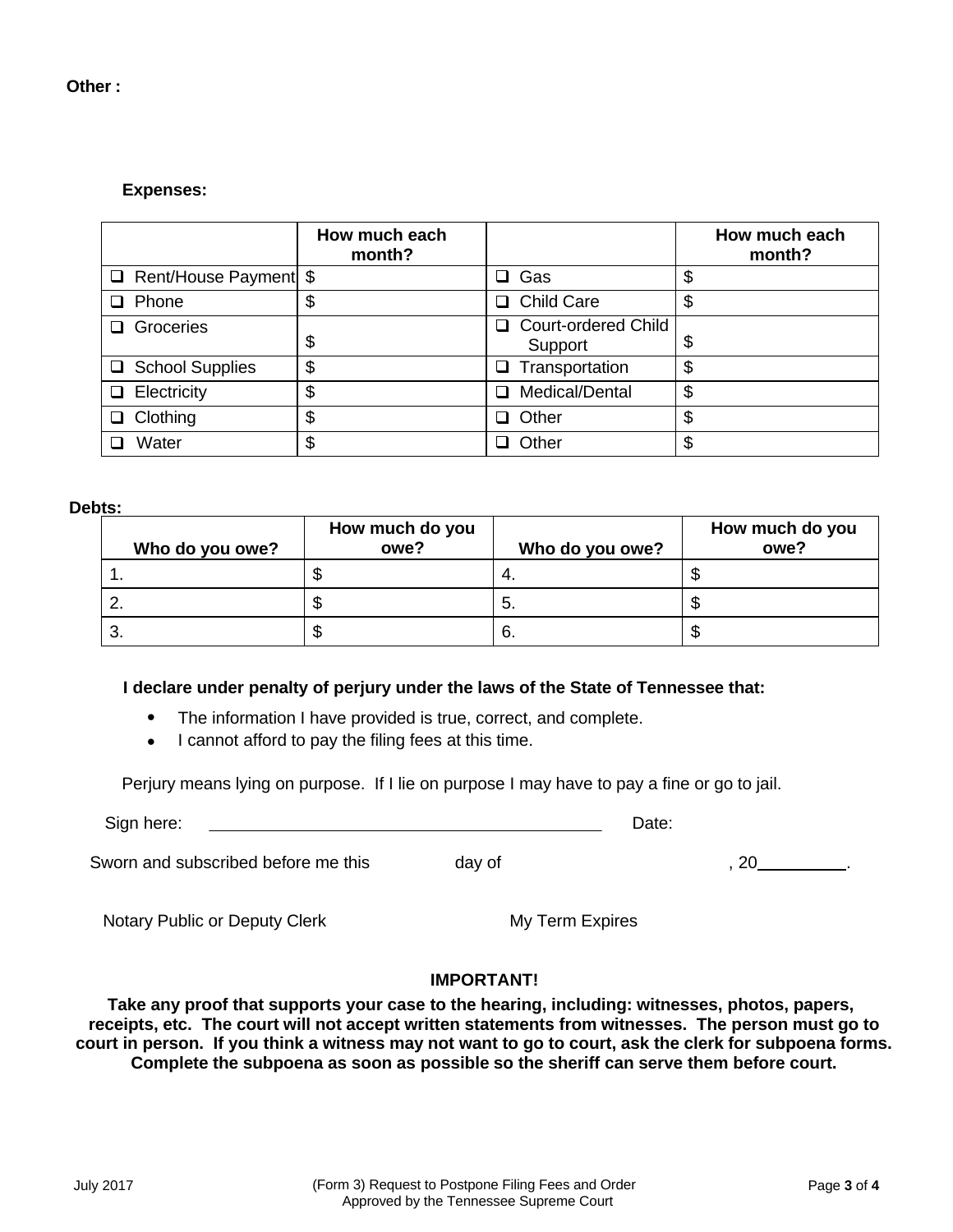The court and clerks are not allowed to give you legal advice, even if you don't have a lawyer. This form is a public record. It is not legal advice. The law may change and it is best to consult **with a lawyer if possible.**

#### **Do Not Fill Out This Section Below. The Judge Will Fill This Section Out At Court.**

The court **denies** this Request because (judge will check all that apply)*:*

The applicant did not prove s/he cannot afford to pay costs associated with this case at this time.

The applicant did not go to the court hearing concerning this Form. This Request is dismissed.

The applicant must pay court costs of: \$

The court **approves** this Request and the applicant may file without paying the filing fees or costs at this time.

Judge's signature: Date:

NOTICE: After reading this paper, the judge may decide you must pay the fees up front. If that happens, you have the right to a hearing before the judge. An appeal gives you a chance to tell your side. You may be able to appeal your case to a Circuit Court. If so, you have a right to a hearing before the Circuit Court Judge.

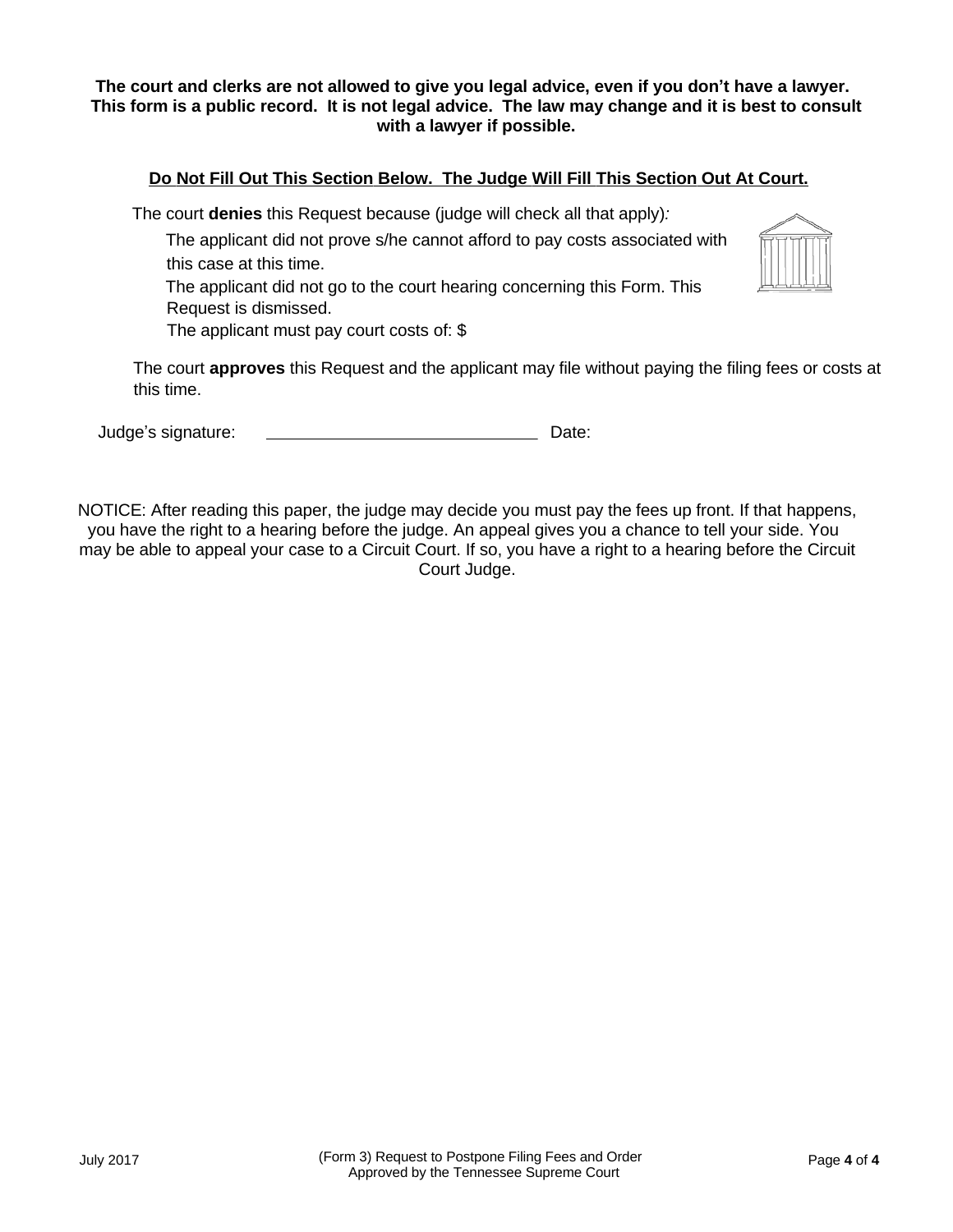| <b>State of Tennessee</b>            | Court<br>(Must Be Completed)                              | County<br>(Must Be Completed)                                                |
|--------------------------------------|-----------------------------------------------------------|------------------------------------------------------------------------------|
|                                      | <b>Health Insurance Notice</b><br>(Form 4)                | File No.<br>(Must Be Completed)<br><b>Division</b><br>(Larger Counties Only) |
| <b>Plaintiff</b><br><b>Defendant</b> | (Name: First, Middle, Last) of Spouse Filing the Divorce) |                                                                              |
|                                      | (Name: First, Middle, Last of the Other Spouse)           |                                                                              |

#### You **must:**

- Fill out this form completely, **OR** ask the person in charge of employee benefits where you work to fill it out.
- File the copy with the Court.
- Mail a copy to your spouse by certified mail. Keep a copy of this form for your records.

**Important!** Your spouse must receive this notice at least 30 days before the insurance coverage ends. Most courts require you to send this to your spouse before you can get a hearing date.

**To** (Spouse's Name):

| Address):<br>spouse's<br>5D)<br>. | -<br>Street | addre |
|-----------------------------------|-------------|-------|
| From<br>Your Name):               |             |       |

(Your Address): Street Address or P.O. Box City Street Address or P.O. Box City Street Address or P.O. Box City Street Address or P.O. Box City Street Address or P.O. Box City Street Address or P.O. Box City Street Address

#### **If you do NOT have health insurance, check here. Fill out the Certificate of Service section** below. Mail a copy of the paper to your spouse. File this form with the court clerk's office.

**If you do HAVE health insurance that covers your spouse now, check here. Then fill out the information about your health insurance policy that covers your spouse now:**

Health Insurance Company: Policy Number:

(Employee Benefits Contact Person): (Name/Phone #/Street Address/City/State/Zip)

#### **Check one:**

**This policy has COBRA.** That means your spouse can keep the insurance after the divorce. BUT s/he must apply by the deadline and pay the premiums and any fees. To learn more, speak to the employee benefits person listed above.

This is <sup>a</sup> group insurance policy. Your spouse might be able to continue coverage under TCA §56-7-2312(d)(1). To learn more, speak to the employee benefits person listed above. Your spouse may also get insurance somewhere else.

This policy does not offer COBRA. That means your spouse will lose this insurance after the divorce. Your spouse must get health insurance somewhere else.

 $\Box$  My spouse is not covered by my policy.

#### **Certificate of Service**:

I hereby certify that a true and exact copy of this **Health Insurance Notice** was mailed to my insured spouse on

(Date) \_\_\_\_\_\_\_\_\_\_\_\_\_\_\_\_\_\_\_\_\_\_\_\_\_\_\_\_\_\_\_\_. (MM/DD/YYYY) I sent it to the address listed above by certified mail.

Sign Here: Date (MM/DDD/YYY)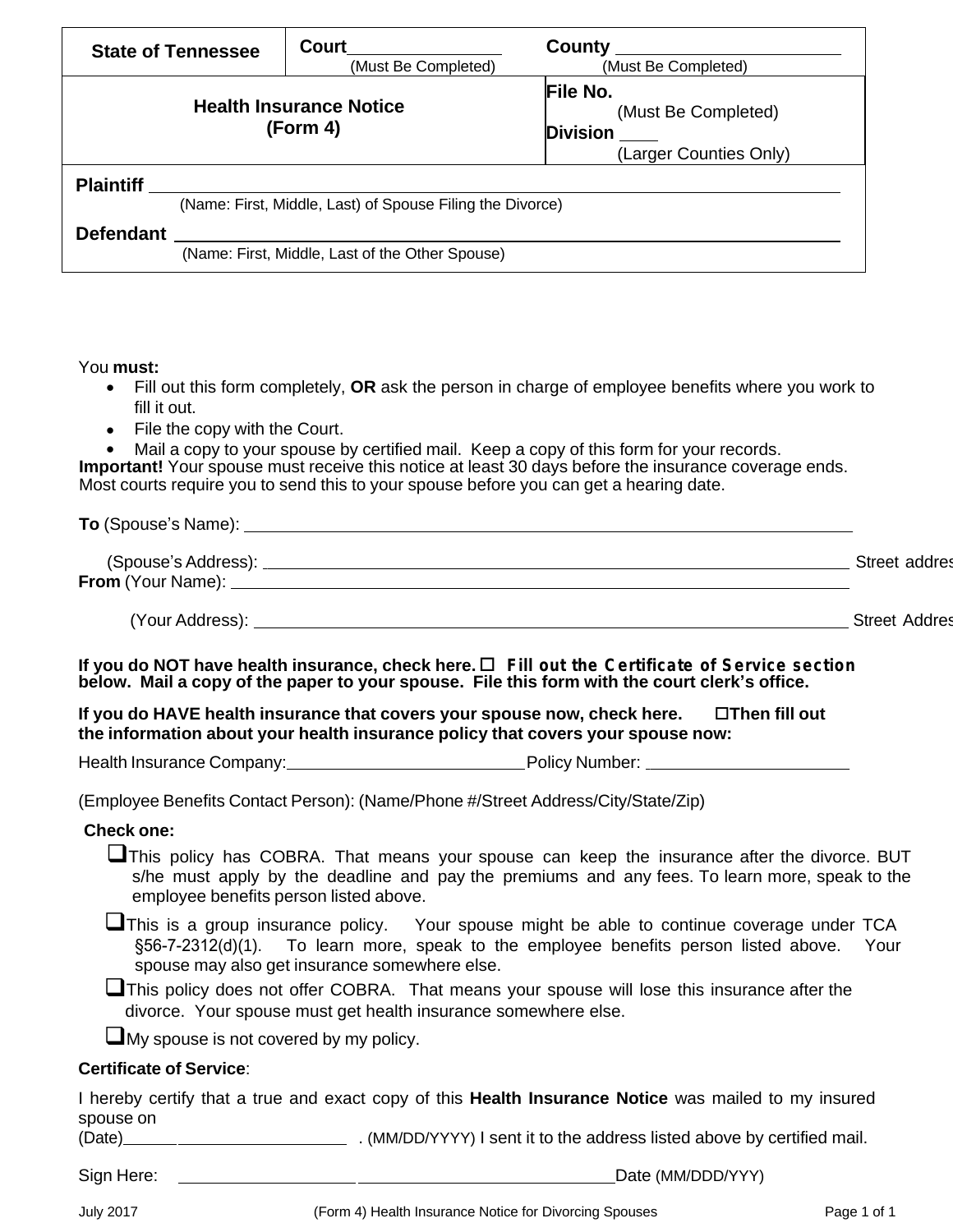Approved by the Tennessee Supreme Court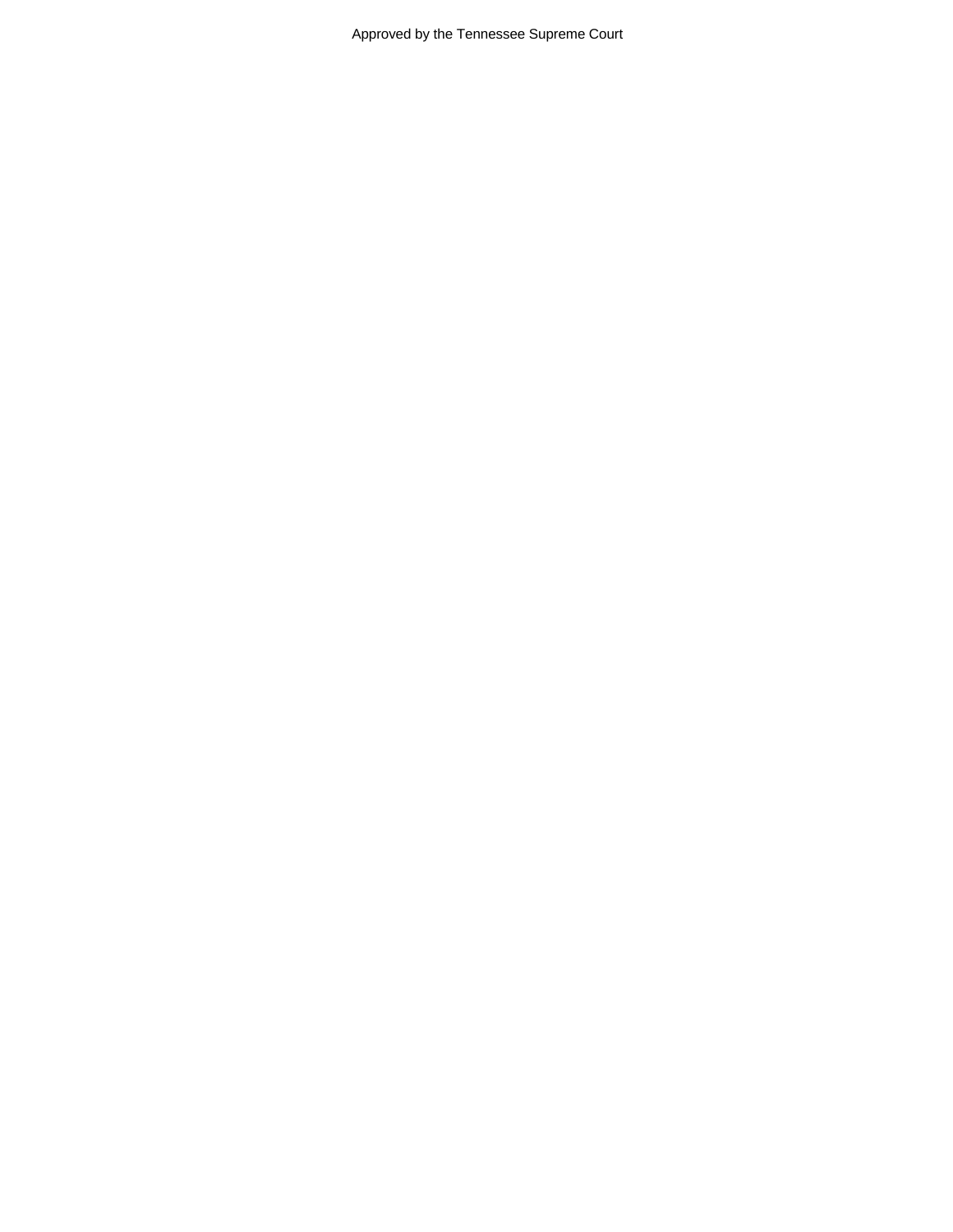| <b>State of Tennessee</b>            | Court<br>(Must Be Completed)                                                                                 | <b>County</b><br>(Must Be Completed)                                         |
|--------------------------------------|--------------------------------------------------------------------------------------------------------------|------------------------------------------------------------------------------|
|                                      | <b>Divorce Agreement</b><br>(Marital Dissolution Agreement)<br>(Form 5)                                      | File No.<br>(Must Be Completed)<br><b>Division</b><br>(Larger Counties Only) |
| <b>Plaintiff</b><br><b>Defendant</b> | (Name: First, Middle, Last) of Spouse Filing the Divorce)<br>(Name: First, Middle, Last of the Other Spouse) |                                                                              |

This form explains how you and your spouse will divide your property and debts. You must file this form with your **Request for Divorce**, **Form 1.**

### **Warning! Divorce cases can be hard. It is always good to talk with a lawyer, if possible. For information on how to get legal help, call 1-844-Help4TN (1-844-435-7486).**

**Check "yes" or "no" for each question below.**

Is a spouse pregnant?

|  | 'es |  | No |
|--|-----|--|----|
|--|-----|--|----|

Does either spouse have a pension or retirement plan? This includes any retirement except Social Security. If you have any questions, see a lawyer.

 $\Box$  Yes  $\Box$  No

Does either spouse own a business?

| N٥ |
|----|
|    |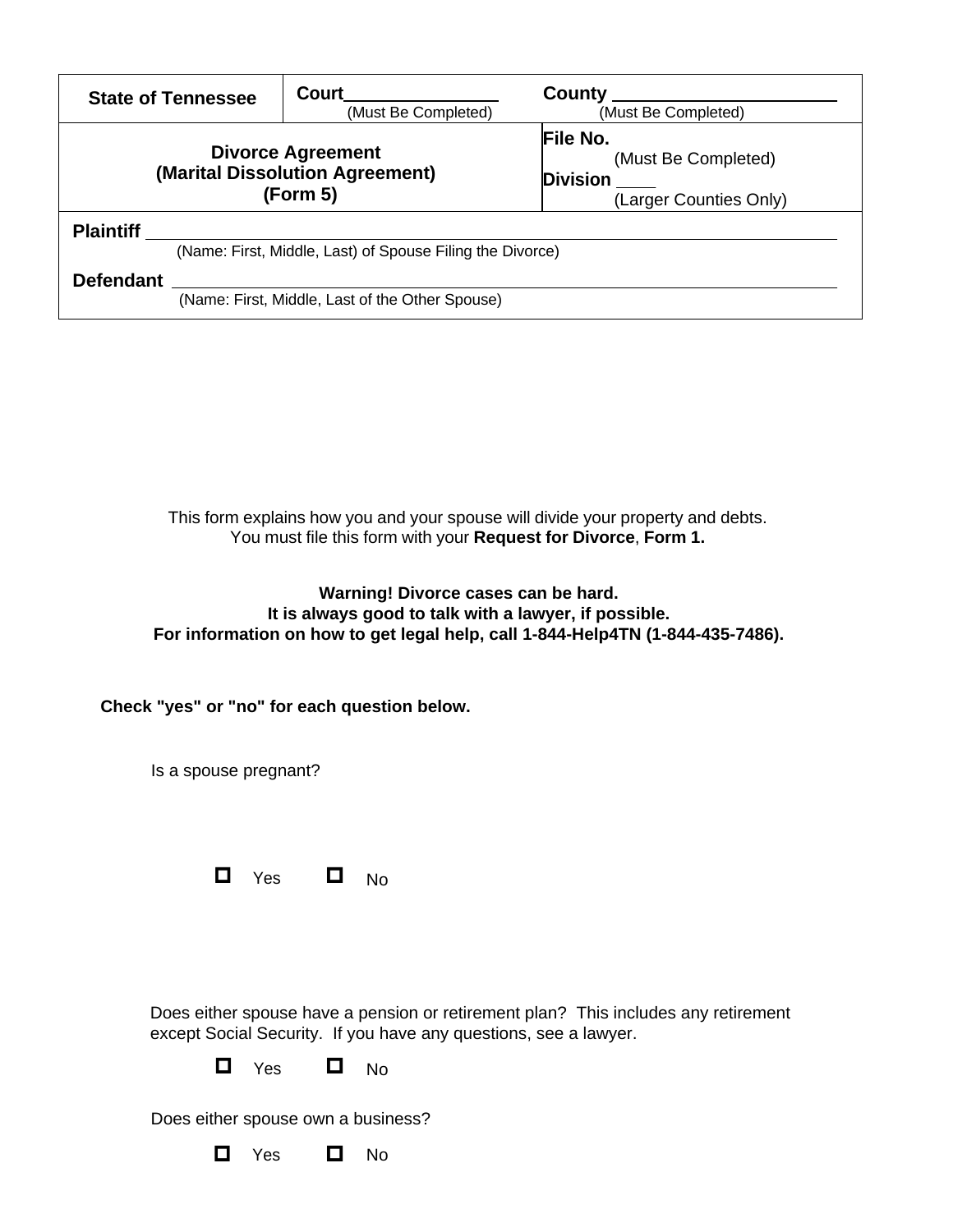Does either spouse have real property (real property is houses, land, mobile homes that are permanently attached to the ground, condominiums, and cooperatives)?  $\Box$ Y es DI No

If you checked "Yes" for any of the questions above, you cannot use these forms. Please talk to a lawyer.

Plaintiff: Initials Date Signed: Defendant: Initials Date Signed:

July 2017 (Form 5) Divorce Agreement Page 1 of 9 Approved by the Tennessee Supreme Court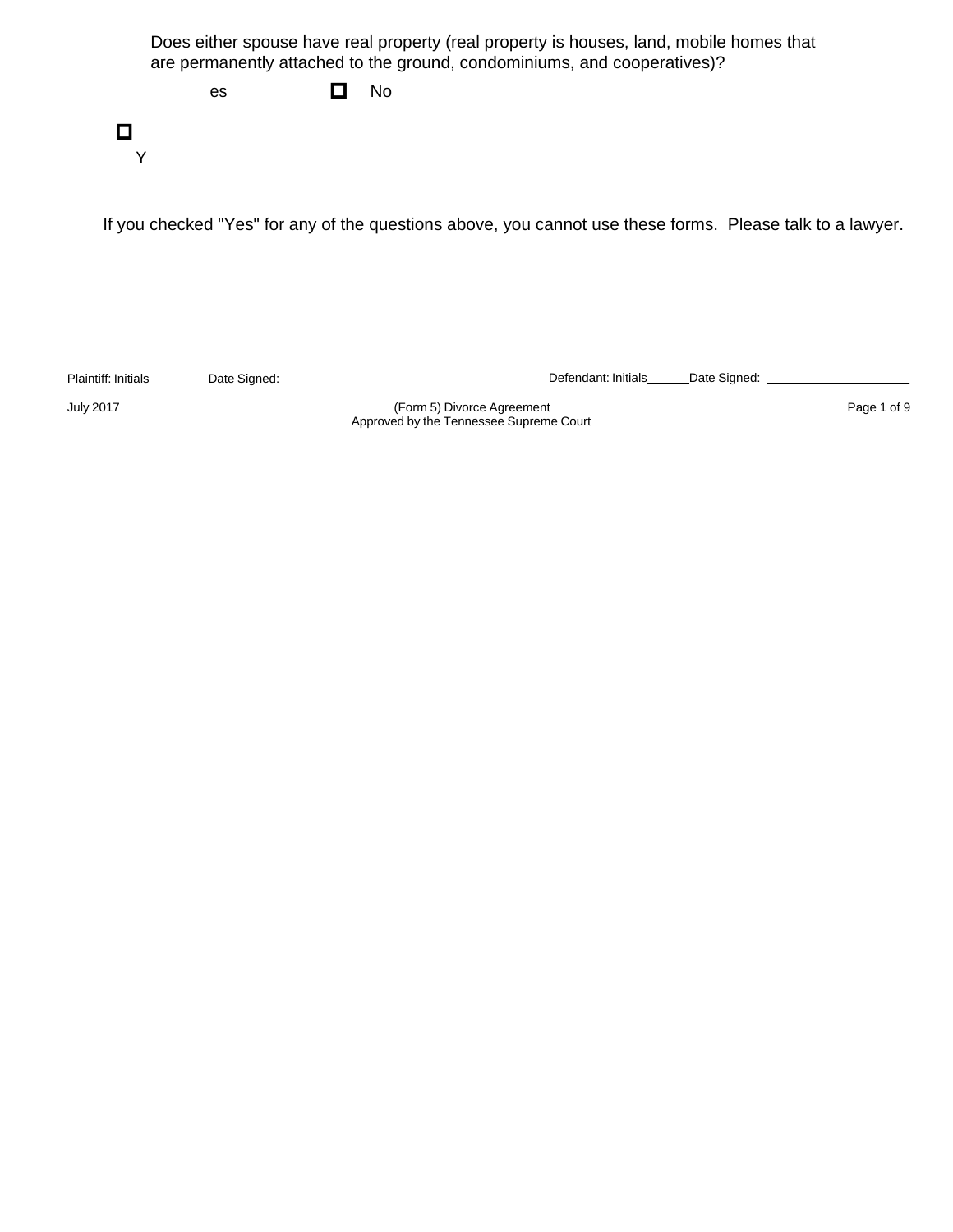We promise the Court that: (Check Yes or No for each box)

1. We are the Plaintiff and Defendant listed above. We are filing a Request for Divorce in the county and court listed above. We can no longer get along as spouses. We understand our marriage rights and duties. We want to get an agreed divorce.



2. We agree on everything in the Request for Divorce. The Request for Divorce does not have to be served, and there is no need to file an Answer.

| No |
|----|
|    |

3. Each of us has read this whole Divorce Agreement. We agree it is fair. We agree that each of us has told the other all information on assets and/or debts that we each have. We understand that the Divorce Agreement will become part of our Final Divorce Order.



4. My spouse and I have no children together who are under 18, in high school or disabled.

| <b>No</b> |
|-----------|
|           |

Children together means children you had together that were born before your marriage AND all children born or adopted during the marriage. This includes all children either spouse had during the marriage.

5. No one made us sign this Agreement. We will sign any other papers needed to carry out this Agreement.

| <b>Yes</b> |  | No |
|------------|--|----|
|------------|--|----|

6. Neither spouse is pregnant.

7. We agree that this **Request for Divorce** will take effect only if the Court finds it fairly divides our assets and debts and fully provides for the care and support of our children and if the Court grants a divorce.

 $\Box$  Yes  $\Box$  No.

If you checked "No" on any box, you cannot use any of these forms to file for a divorce. If you have any questions about the Request for Divorce, or about what might happen if either of you change your mind, **you need to speak with a lawyer before signing it.**

Plaintiff: Initials\_\_\_\_\_\_\_\_Date Signed: \_\_\_\_\_\_\_\_\_\_\_\_\_\_\_\_\_\_\_\_\_\_\_\_\_\_\_\_\_\_\_\_Defendant: Initials\_\_\_\_\_Date Signed: \_

 $\Box$  Yes  $\Box$  No.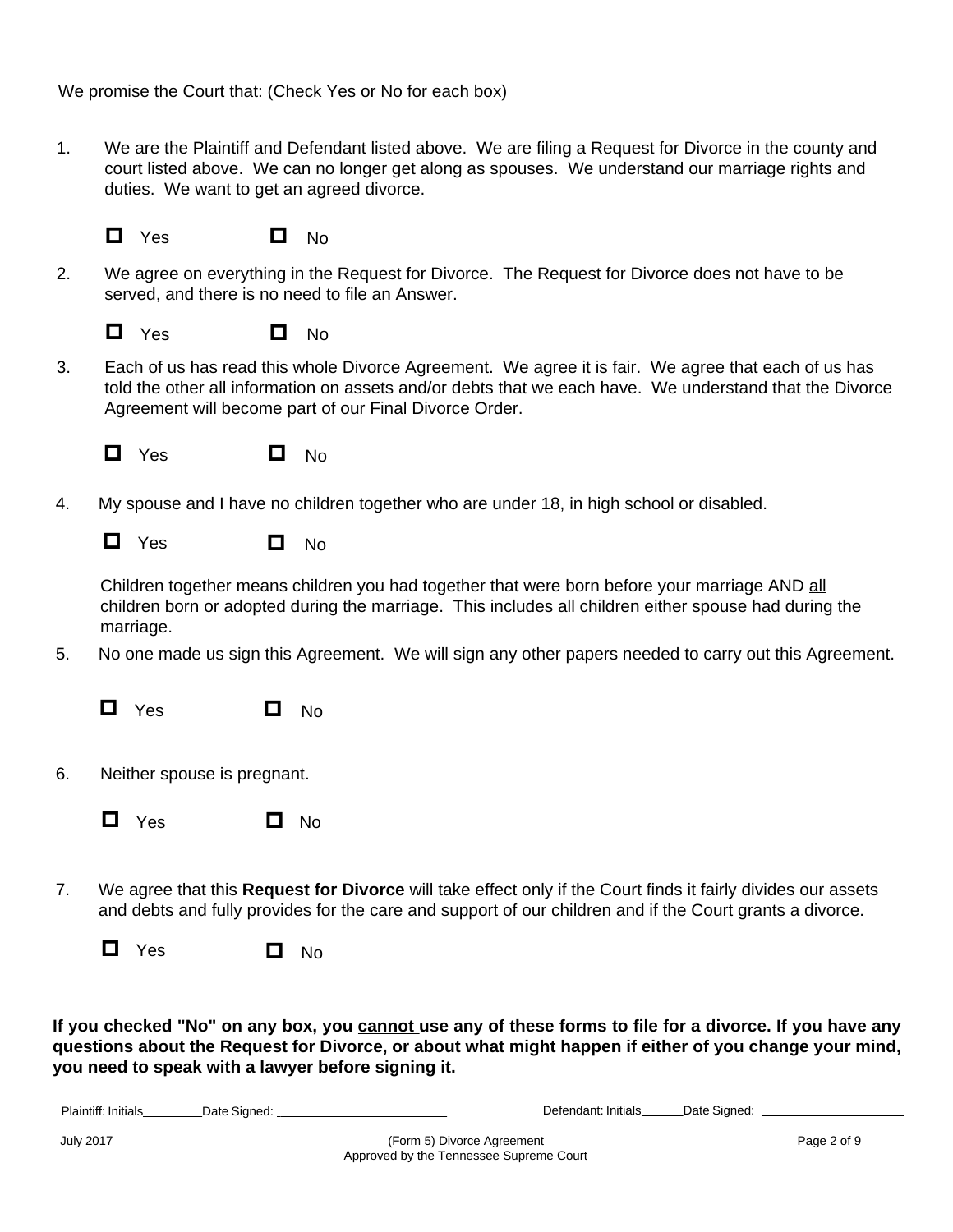# **Plaintiff's Personal Property**

The **Plaintiff** will own the following property:

**a. Vehicles** (cars, motorcycles, trucks, boats, etc.)

|           | Year | Make | Model | VIN# |
|-----------|------|------|-------|------|
| Vehicle 1 |      |      |       |      |
|           | Year | Make | Model | VIN# |
| Vehicle 2 |      |      |       |      |
|           | Year | Make | Model | VIN# |
| Vehicle 3 |      |      |       |      |

# **b. Other personal property** like bank accounts, cash, furniture, jewelry, trailers, etc., **not** houses or land!

| Type of Account                | <b>Bank or Financial</b><br>Institution | <b>Account Number</b><br>(Last four Digits) | <b>Account Balance</b> |
|--------------------------------|-----------------------------------------|---------------------------------------------|------------------------|
| <b>Check Account</b>           |                                         |                                             |                        |
| Savings Account                |                                         |                                             |                        |
| <b>Money Market</b><br>Account |                                         |                                             |                        |
| <b>Other Account</b>           |                                         |                                             |                        |
| <b>Other Account</b>           |                                         |                                             |                        |

Describe other personal property:

**c.** □ All personal property the Plaintiff has now is his/hers.

**If you need more lines, copy this page. Make sure it is included when you file this paper.**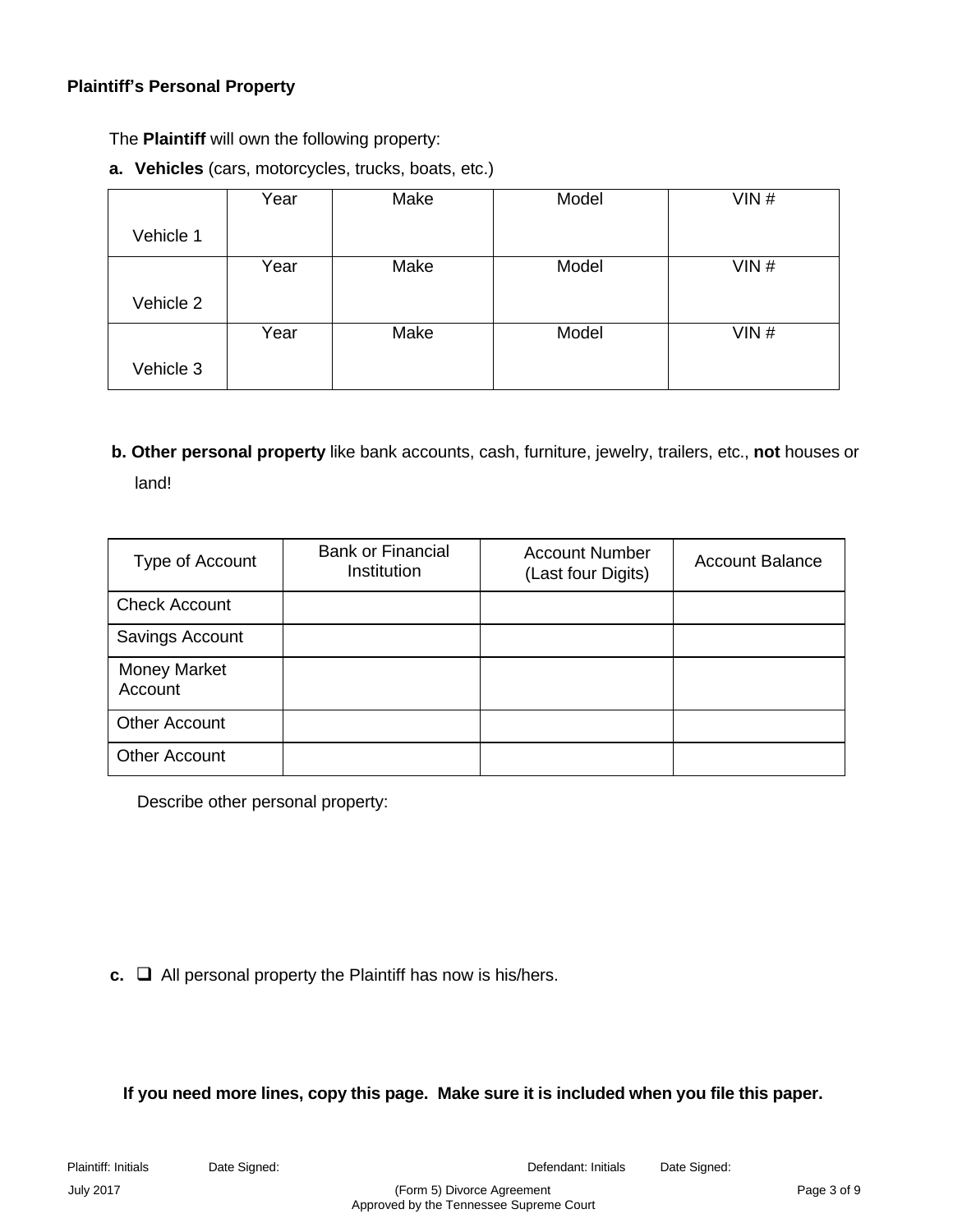# **Defendant's Personal Property**

The **Defendant** will own the following property:

**a. Vehicles** (cars, motorcycles, trucks, boats, etc.)

|           | Year | Make | Model | VIN# |
|-----------|------|------|-------|------|
| Vehicle 1 |      |      |       |      |
|           | Year | Make | Model | VIN# |
| Vehicle 2 |      |      |       |      |
|           | Year | Make | Model | VIN# |
| Vehicle 3 |      |      |       |      |

**b. Other personal property** like bank accounts, cash, furniture, jewelry, trailers, etc., **not** houses or land!

| Type of Account                | <b>Bank or Financial</b><br>Institution | <b>Account Number</b><br>(Last four Digits) | <b>Account Balance</b> |
|--------------------------------|-----------------------------------------|---------------------------------------------|------------------------|
| <b>Check Account</b>           |                                         |                                             |                        |
| Savings Account                |                                         |                                             |                        |
| <b>Money Market</b><br>Account |                                         |                                             |                        |
| <b>Other Account</b>           |                                         |                                             |                        |
| <b>Other Account</b>           |                                         |                                             |                        |

Describe other personal property:

**c.** All personal property the Defendant has now is his/hers.

**If you need more lines, copy this page. Make sure it is included when you file this paper.**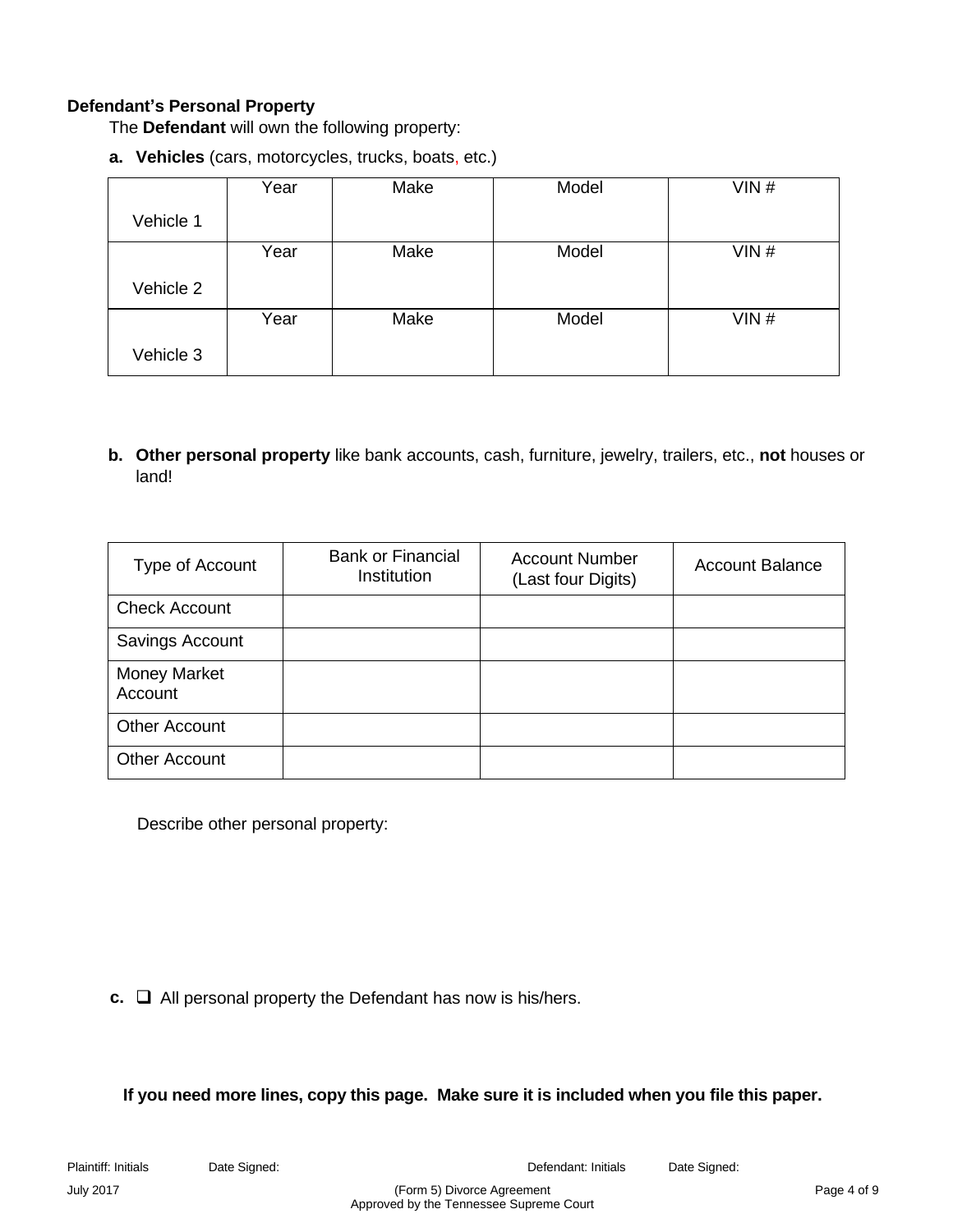# **Debt**

**Notice:** The Final Decree does not necessarily affect the ability of a creditor to proceed against a party or a party's property, even though the party is not responsible under the terms of the decree for an account, any debt associated with an account or any debt. It may be in a party's best interest to cancel, close or freeze any jointly held accounts. T.C.A. §36-4-134.

**What this means:** This Order does **not** protect you against creditors. They may try to collect from you, even if your spouse is supposed to pay the debt. It may be best to cancel, close, or freeze any accounts you have together.

**Plaintiff** will pay all debts he or she has made since separating from the other spouse. He or she will also pay for the following debts:

| List all loans,<br>including car notes,<br>credit card, cash<br>advance debts | <b>Name of Creditor</b><br>(person or<br>company you owe) | <b>Account Number</b><br>(last four digits) | Name on the<br>account | <b>Amount still</b><br>owed |
|-------------------------------------------------------------------------------|-----------------------------------------------------------|---------------------------------------------|------------------------|-----------------------------|
| 1.                                                                            |                                                           |                                             |                        | \$                          |
| 2.                                                                            |                                                           |                                             |                        | \$                          |
| 3.                                                                            |                                                           |                                             |                        | \$                          |
| 4.                                                                            |                                                           |                                             |                        | \$                          |

# **If you need more lines, copy this page. Make sure it is included when you file this paper.**

Are any of these debts listed above joint debts? It is a joint debt if both spouses signed a Note or legal paper to pay the debt.

The Plaintiff will do his or her best to refinance or pay off these joint debts.

The Plaintiff has (choose one):  $\Box$  90 days  $\Box$  180 days  $\Box$  1 year from the date the Court approves this Agreement to do so or otherwise take the other spouse's name off of these joint debts.

#### **What if the Plaintiff does not refinance or pay off the joint debts in that time?**

Then the other spouse may take him or her back to Court. The Court may order the Plaintiff's assets sold to pay off the joint debt(s).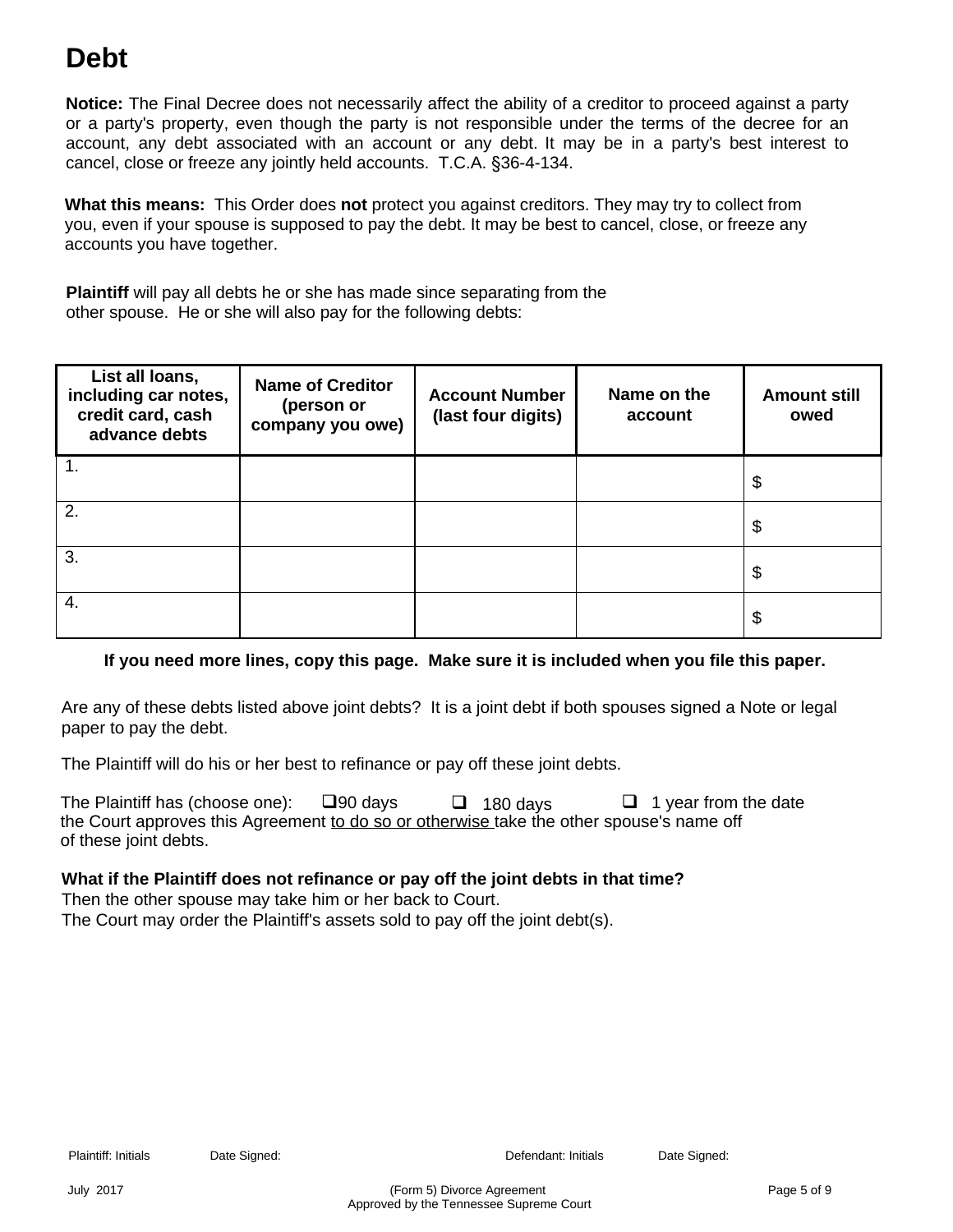**Defendant** will pay all debts he or she has made since separating from the other spouse. He or she will pay for the following debts:

| List all loans,<br>including car notes,<br>credit card, cash<br>advance debts | <b>Name of Creditor</b><br>(person or<br>company you owe) | <b>Account</b><br><b>Number (last</b><br>four digits) | Name on the<br>account | <b>Amount still</b><br>owed |
|-------------------------------------------------------------------------------|-----------------------------------------------------------|-------------------------------------------------------|------------------------|-----------------------------|
|                                                                               |                                                           |                                                       |                        | \$                          |
| 2.                                                                            |                                                           |                                                       |                        | \$                          |
| 3.                                                                            |                                                           |                                                       |                        | \$                          |
| 4.                                                                            |                                                           |                                                       |                        | \$                          |

**If you need more lines, copy this page. Make sure it is included when you file this paper.**

Are any of these debts listed above joint debts? It is a joint debt if both spouses signed a Note or legal paper to pay the debt.

The Defendant will do his or her best to refinance or pay off these joint debts.

The Defendant has (choose one):  $\Box$  90 days  $\Box$  180 days  $\Box$  1 year from the date the Court approves this Agreement to do so or otherwise take the other spouse's

name off of these joint debts.

#### **What if the Defendant does not refinance or pay off the joint debts in that time?**

Then the other spouse may take him or her back to Court.

The Court may order the Defendant's assets sold to pay off the joint debt(s).

#### **We Both Agree on How to Divide the Debts**

#### **(Hold Harmless Provision)**

Both the spouses agree to divide their debts as listed above. The Plaintiff agrees to pay all the debts listed under "Plaintiff's Debts." The Defendant agrees to pay all the debts listed under " Defendant's Debts." The Plaintiff will not try to make the Defendant pay his/her debts. The Defendant will not try to make the Plaintiff pay his/her debts.

The Plaintiff and Defendant understand that creditors can try to collect from both of them. A creditor may get one spouse to pay the other spouse's debt, even after the divorce is final. If that happens, the spouse who has agreed to pay the debt will pay the other spouse back. He or she will pay back any payments and reasonable lawyer's fees the spouse paid. He or she will pay back any costs of trying to stop a creditor from collecting the debt.

Plaintiff: Initials Date Signed: Defendant: Initials Date Signed: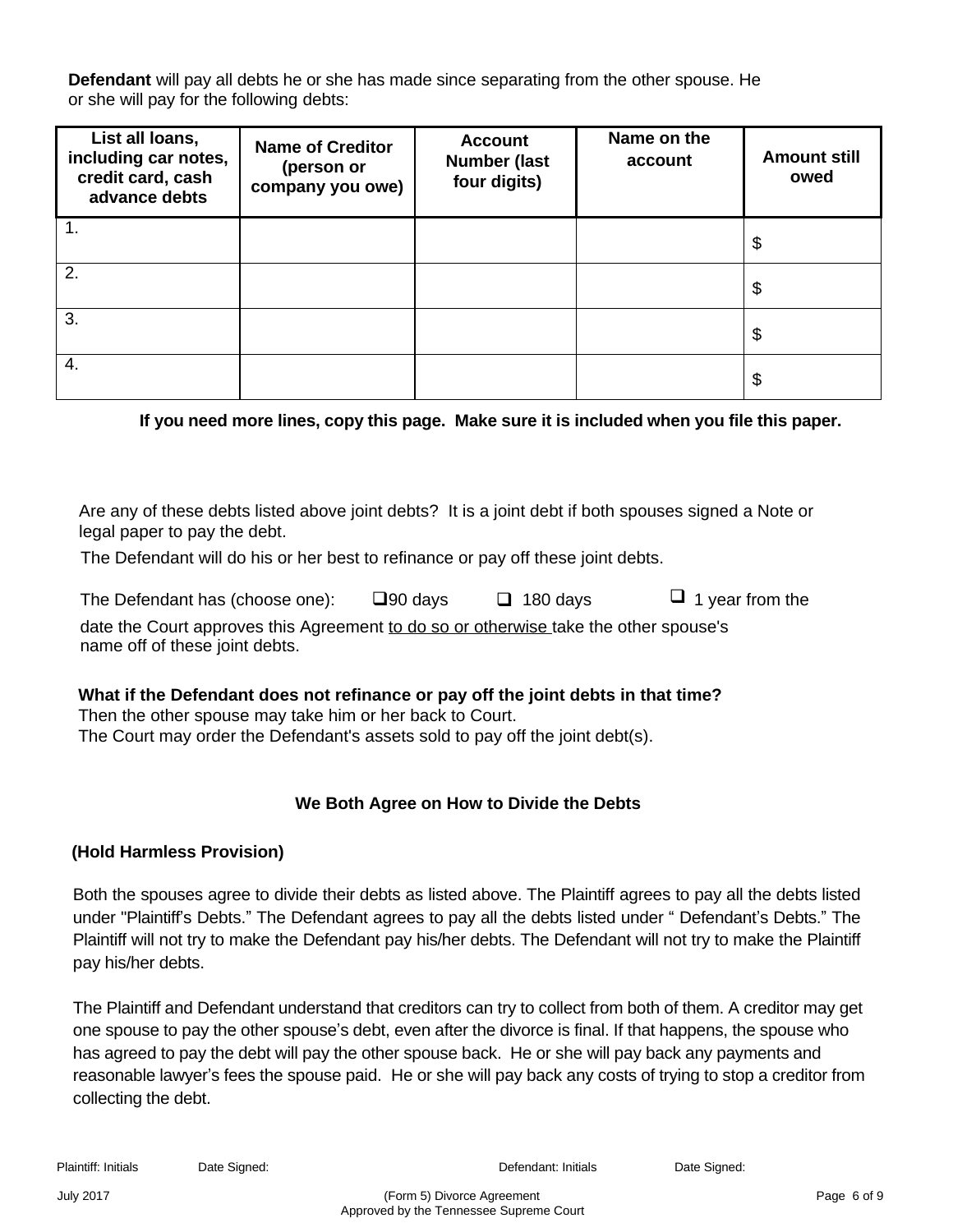# **Alimony** (check **one**):

Warning! This section can be very hard. Please talk with a lawyer if you need help with this section.

Alimony can only be changed if there are significant life changes. Sometimes it cannot be changed at all. You have to get a court order to change alimony.

# **If you want alimony but do not agree on all the sections below, you cannot use this form.**

#### **You must fill out each section.**



 $\Box$  Neither spouse wants alimony

# **OR**

- 1. The  $\Box$  Plaintiff  $\Box$  Defendant agrees to pay (amount) \$:
- 2. We agree that the alimony (check all the boxes that are true for your agreement):
	- $\Box$  Will be paid until this date
	- $\Box$  Will end when the one who gets the alimony dies or gets married again.
	- $\Box$  Will end when the one who gets the alimony finishes school, or on $\Box$ Whichever comes first.
	- $\Box$  Or if this happens
	- $\Box$  Will not be modified.

The court can modify the alimony due to significant changes in our lives, or if the person receiving alimony lives with another person, with or without a romantic relationship.

- 3. We agree that the alimony will be paid (you must check **one**):
	- □ Weekly
	- **D** Monthly
	- $\Box$  Other:
	- $\Box$  Lump sum paid all at one time.

**Important!** Both of us understand alimony may change our federal taxes. Unless we specifically agree otherwise, the payor will be able to deduct it on his/her tax return and the person receiving it will have to declare it as income. Our initials at the bottom of this page show we understand this. We agree we are responsible for knowing, understanding and accepting this.

#### **Name Change**

Check below to change a spouse's name back to the name used before this marriage (maiden name or previous married name). A government agency or other business may need proof of this name change. If so, give them a filed copy of this form.

|                     | $\sum$ Plaintiff $\longrightarrow$                                              |                            |                                                      |      |
|---------------------|---------------------------------------------------------------------------------|----------------------------|------------------------------------------------------|------|
|                     | First                                                                           | Middle                     | Last                                                 |      |
| $\Box$ Defendant    | <u> 1989 - Andrea Andrew Maria (h. 1989).</u><br>1905 - Andrew Maria (h. 1906). |                            |                                                      |      |
|                     | First                                                                           | Middle                     | Last                                                 |      |
| Plaintiff Initials: |                                                                                 |                            | Defendant Initials: ________ Date Signed: __________ |      |
| <b>July 2017</b>    |                                                                                 | (Form 5) Divorce Agreement |                                                      | Page |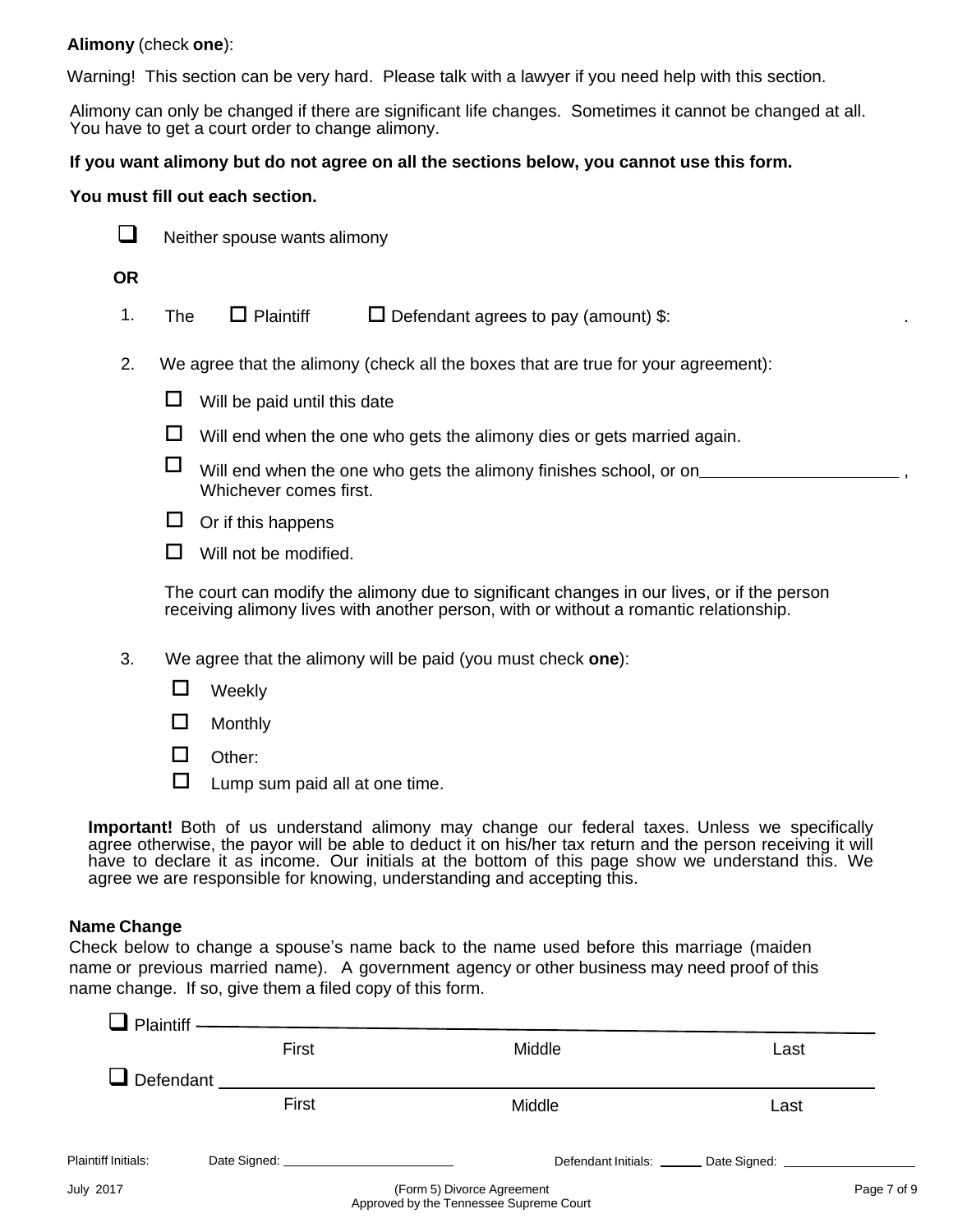**Court Costs** will be paid by (check **one**)

 $\Box$  Plaintiff

Defendant

 $\Box$  Plaintiff and Defendant will each pay half

 $\Box$  Other (explain):

# **Waiver of Service**

By signing this Agreement, the Plaintiff and Defendant agree they do not have to serve each other with divorce papers. This form is only good for 180 days after the last spouse signs it. Your final hearing must be within those 180 days. If the 180 days has passed, you will have to fill out, sign, and file this form again. The spouses understand that they do not have to file an Answer to a Complaint for Divorce.

#### **Entire Agreement**

This document says everything the Plaintiff and Defendant agreed to in this divorce. If they agreed with each other about anything else, the court cannot make them do it.

# **Warning - Changes Modification**

This form is a legal contract. It is very important this contract is completely filled out. Make sure that you are OK with everything that is in it before you sign it. Speak to a lawyer before signing or if you have any questions.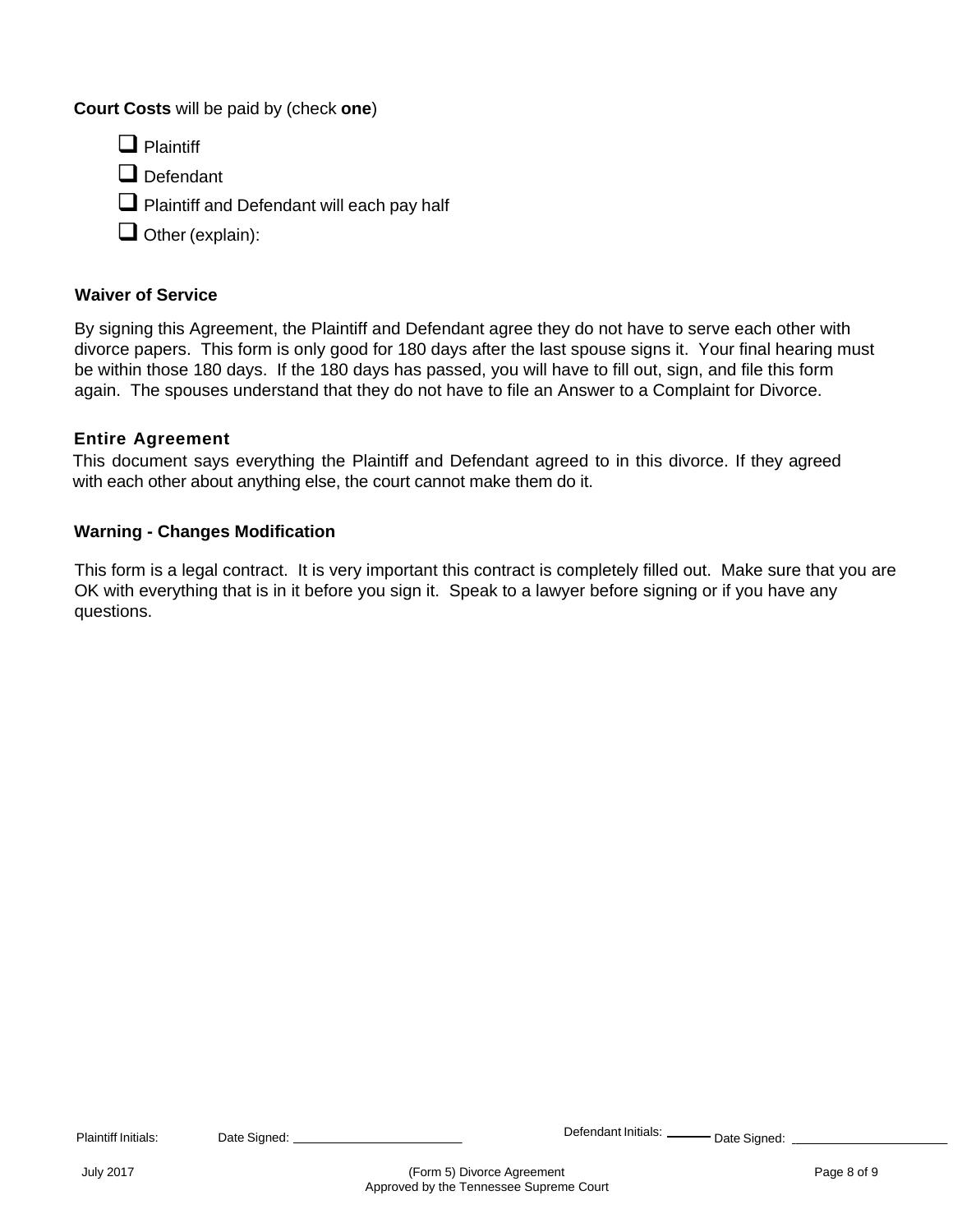## **Read below, but only sign in front of a notary.**

You may sign at a different time than your spouse, if you want.

#### **Plaintiff**

I know that Tennessee has laws against lying on purpose (perjury). I swear and affirm that:

- As far as I know, the information on this form is true.
- I have told my spouse about all property and all debts that I know about. I have not kept any property or debts a secret from my spouse before I signed this agreement.
- This is everything we have agreed to.
- Any Agreements we have that are not listed above are no longer any good.

I understand that even if one of us changes his or her mind after we both sign it, the Court may still enforce the Request for Divorce.

SWORN to and SUBSCRIBED before me, on

(date):

Signed at (city):

State of Tennessee, County of

By (Plaintiff):

#### **Read below, but only sign in front of a notary.**

You may sign at a different time than your spouse, if you want.

#### **Defendant**

I know that Tennessee has laws against lying on purpose (perjury). I swear and affirm

that: As far as I know, the information on this form is true.

- I have told my spouse about all property and all debts that I know about. I have not kept any property or debts a secret from my spouse before I signed this agreement.
- This is everything we have agreed to.
- Any Agreements we have that are not listed above are no longer any good.

I understand that even if one of us changes his or her mind after we both sign it, the Court may still enforce the Request for Divorce.

SWORN to and SUBSCRIBED before me, on

(date): MM/DD/

Signed at (city):

Signature of Notary Public, State of Tennessee

MM/DD/YYYY

State of Tennessee, County

My commission expires on:

of By (Defendant):

Signature of Notary Public, State of Tennessee My commission expires on:

MM/DD/YYYY

(Notary's seal)

(Notary's seal)

Plaintiff Initials: Date Signed: Defendant Initials: Date Signed: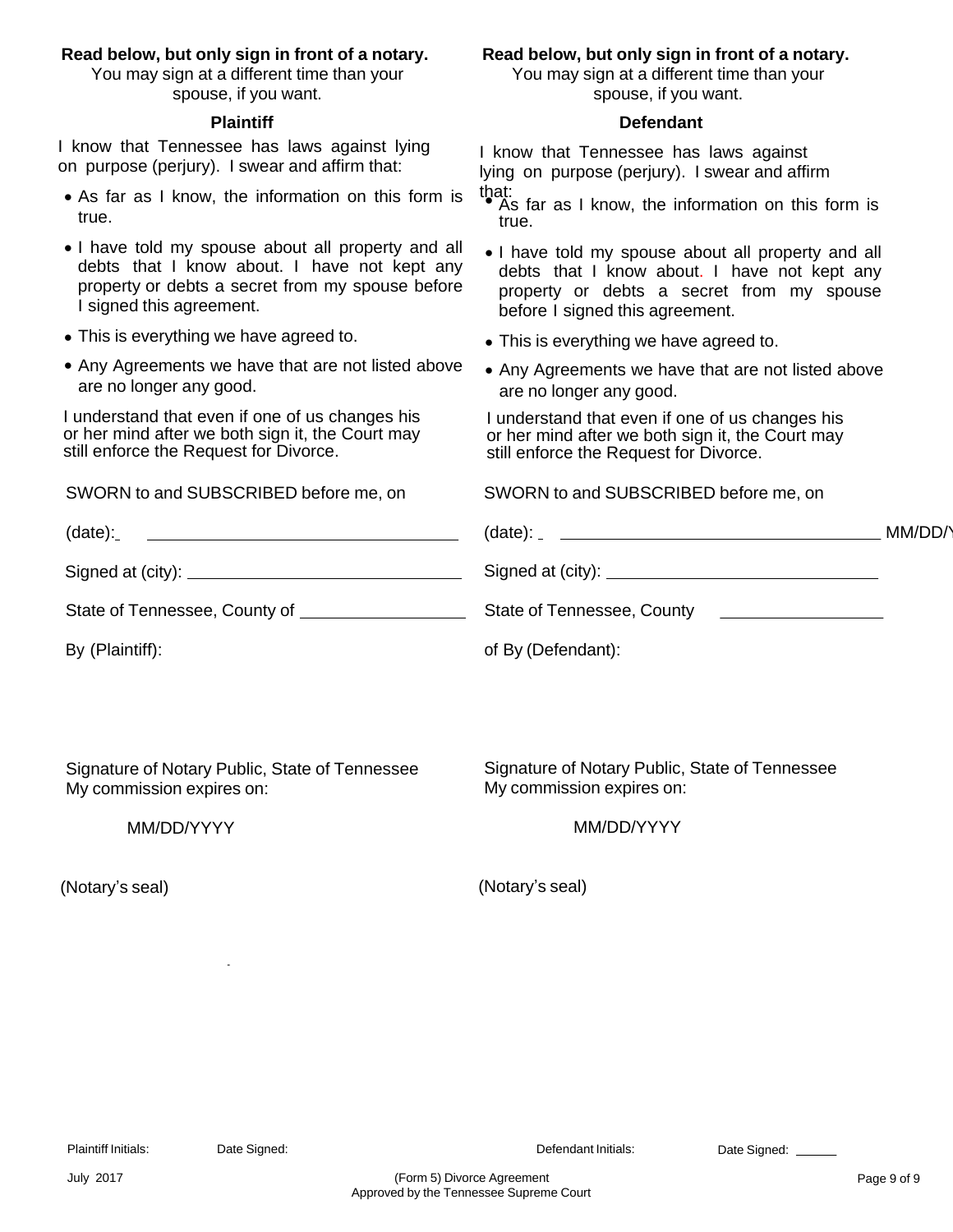| <b>State of Tennessee</b>            | Court<br>(Must Be Completed)                                                          | <b>County</b><br>(Must Be Completed)                                         |
|--------------------------------------|---------------------------------------------------------------------------------------|------------------------------------------------------------------------------|
|                                      | <b>Final Decree of Divorce</b><br>(with Marital Dissolution<br>Agreement)<br>(Form 6) | File No.<br>(Must Be Completed)<br><b>Division</b><br>(Larger Counties Only) |
| <b>Plaintiff</b><br><b>Defendant</b> | (Name: First, Middle, Last) of Spouse Filing the Divorce)                             |                                                                              |
|                                      | (Name: First, Middle, Last of the Other Spouse)                                       |                                                                              |

If you are ready to finalize your divorce, you must fill out this form and file it with the court clerk. Only the spouse asking for the divorce must sign it, and that spouse **must go** to the court hearing. **BUT**, it is a good idea for **both** spouses to go in case the court has questions. Ask the court clerk for the rules in your county.

The Judge does not have to sign this Order if he/she thinks your Divorce Agreement is not fair.

Take a copy of this form with you to your court hearing. It is best to take all copies of documents you have filed in this case and take:

**Divorce Agreement***,* Form 5, signed by both spouses and notarized if not filed with Request for Divorce **Divorce Certificate** - you must get the official state form and have it filled out before court.

#### **Court Hearing and Findings:**

| On (Date)                      |                                        | , there was a court hearing at the court and county listed above |              |     |         |
|--------------------------------|----------------------------------------|------------------------------------------------------------------|--------------|-----|---------|
|                                | (MM/DD/YYYY)                           |                                                                  |              |     |         |
| before                         |                                        |                                                                  |              |     |         |
|                                |                                        | (Judge's Name)                                                   |              |     |         |
|                                |                                        |                                                                  |              |     |         |
| <b>Parties at the Hearing:</b> | Plaintiff (Spouse filing the divorce): |                                                                  |              |     |         |
|                                |                                        |                                                                  |              |     |         |
| Street or P.O. Box             | City                                   |                                                                  | <b>State</b> | Zip | Phone # |
|                                | Defendant (The other spouse):          |                                                                  |              |     |         |
| Street or P.O. Box             | City                                   |                                                                  | <b>State</b> | Zip | Phone # |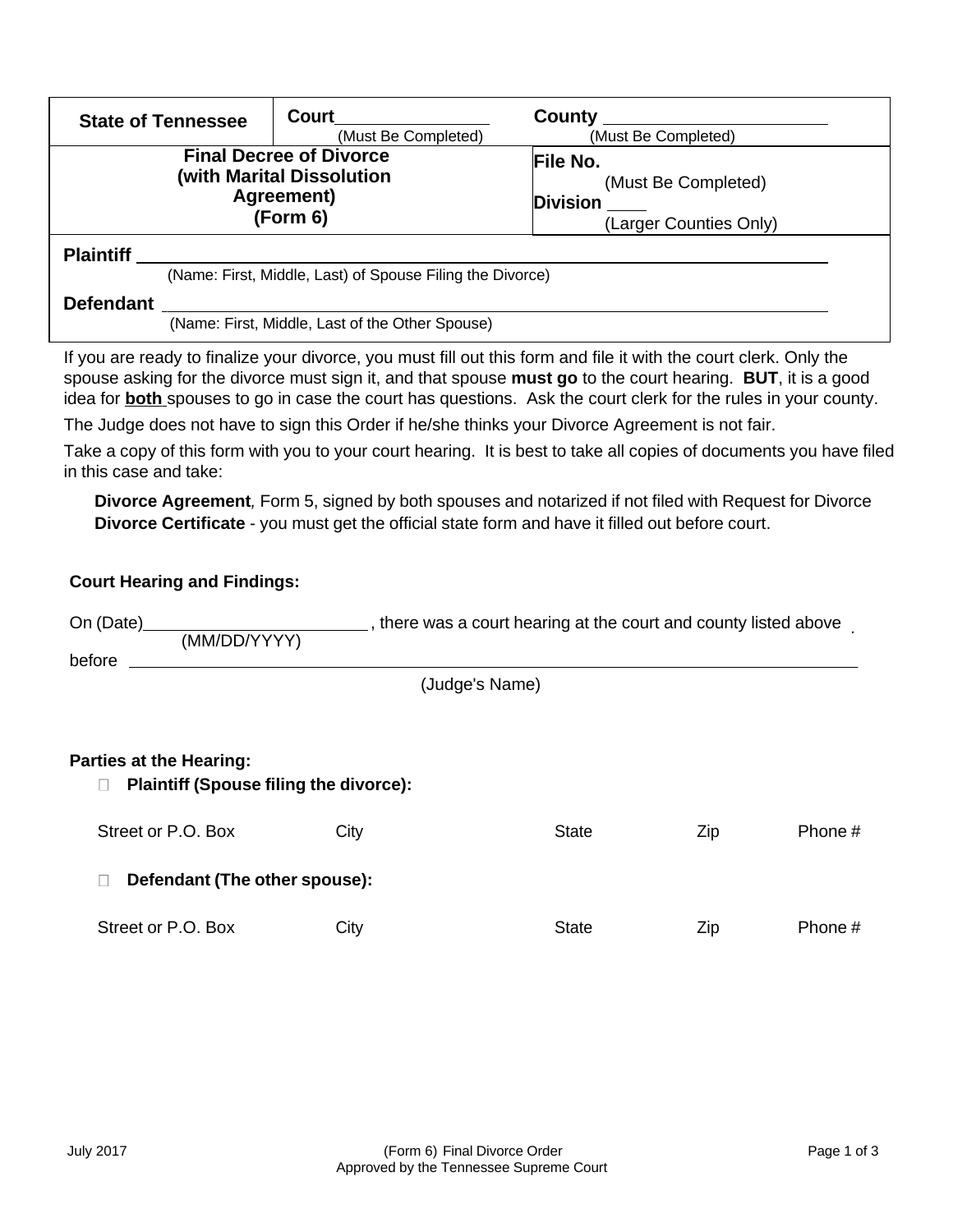#### **The Court affirmatively finds as follows:**

The spouses have sworn and affirmed that they do not have any children together who are under 18, in high school, or disabled and neither spouse is pregnant. Children together means children they had together before the marriage and all children born or adopted during their marriage.

The spouses have both signed under penalty of perjury a Divorce Agreement (Marital Dissolution Agreement). That Agreement has disclosed fully the spouses' assets and liabilities and the court finds it equitably settles any and all property rights between them.

# **Alimony**

| ш | Neither spouse wants alimony OR        |       |                                                                                       |    |  |  |
|---|----------------------------------------|-------|---------------------------------------------------------------------------------------|----|--|--|
|   | until (date):                          |       | The (check one): $\Box$ Plaintiff $\Box$ Defendant agrees to pay (amount): \$<br>each |    |  |  |
|   | Week                                   | Month | Other                                                                                 |    |  |  |
| O | The alimony will end on (date):        |       |                                                                                       | OR |  |  |
| ப | The alimony will end when this happens |       |                                                                                       |    |  |  |

The spouses are now divorced based on irreconcilable differences and are restored to the rights and privileges of unmarried persons. The Divorce Agreement (Marital Dissolution Agreement) is now a part of this Final Decree of Divorce.

#### **(Orders of Protection)** check **one**):

| $\Box$ Neither party has a current Protective Order. |  |
|------------------------------------------------------|--|
|------------------------------------------------------|--|

- $\Box$  The Court ends the current Protective Order.
- The Court continues the current Protective Order from this Court until (MM/DD/YYYY): *.* **Attach a Copy of the Order of Protection. Write the Case Number here:**
- $\Box$  The parties have an Order of Protection in a different court. This Final Divorce Order does not change that Order of Protection.

**Attach a Copy of the Order of Protection. Write the Case Number here:** 

#### **Restraining Order** (check one):

- $\Box$  Neither party has a current restraining order or wants a restraining order.
- $\Box$  The Court order both parties not to hurt or threaten the other.
- $\Box$  The Court further orders that they cannot contact each other after the divorce is final. They also cannot send messages to each other through other people.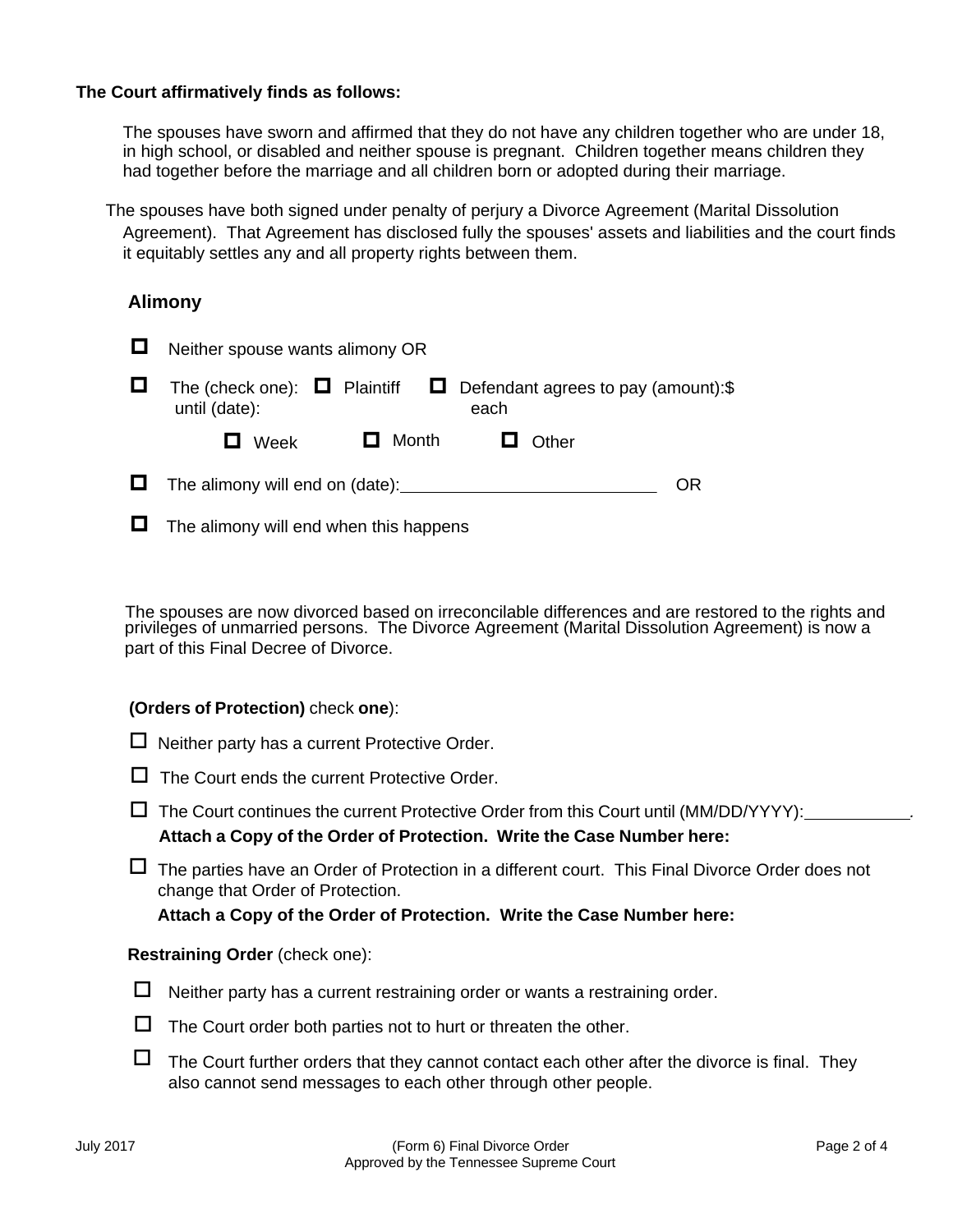#### **Name Change** (check **one**):

 $\Box$  This Order does not change either party's name.

 $\Box$  This Order changes the Plaintiff's name to:

| <b>First Name</b>                                     | Middle Name | Last Name |
|-------------------------------------------------------|-------------|-----------|
| $\Box$<br>This Order changes the Defendant's name to: |             |           |

First Name Middle Name Last Name

**Important!** You need to change your name on your driver's license or other records. You may need a certified copy of this Order to do that.

#### **Lawyers' fees**

Neither side has a lawyer.

The Plaintiff will pay for his/her lawyer's fees. The Defendant will pay for his/her lawyer's fees.

Other (explain):

**Court Costs** will be paid as follows (check **one**):

- The Plaintiff and Defendant will each pay half of the court costs.
- $\Box$  Plaintiff will pay all costs.
- $\Box$  Defendant will pay all costs.
- Other agreement: .

**Other Orders**

**Notice:** The Final Decree does not necessarily affect the ability of a creditor to proceed against a party or a party's property, even though the party is not responsible under the terms of the decree for an account, any debt associated with an account or any debt. It may be in a party's best interest to cancel, close or freeze any jointly held accounts. T.C.A. §36-4-134.

**What this means:** This Order does **not** protect you against creditors. They may try to collect from you, even if your spouse is responsible for the debt. It may be best to cancel, close, or freeze any accounts you have together.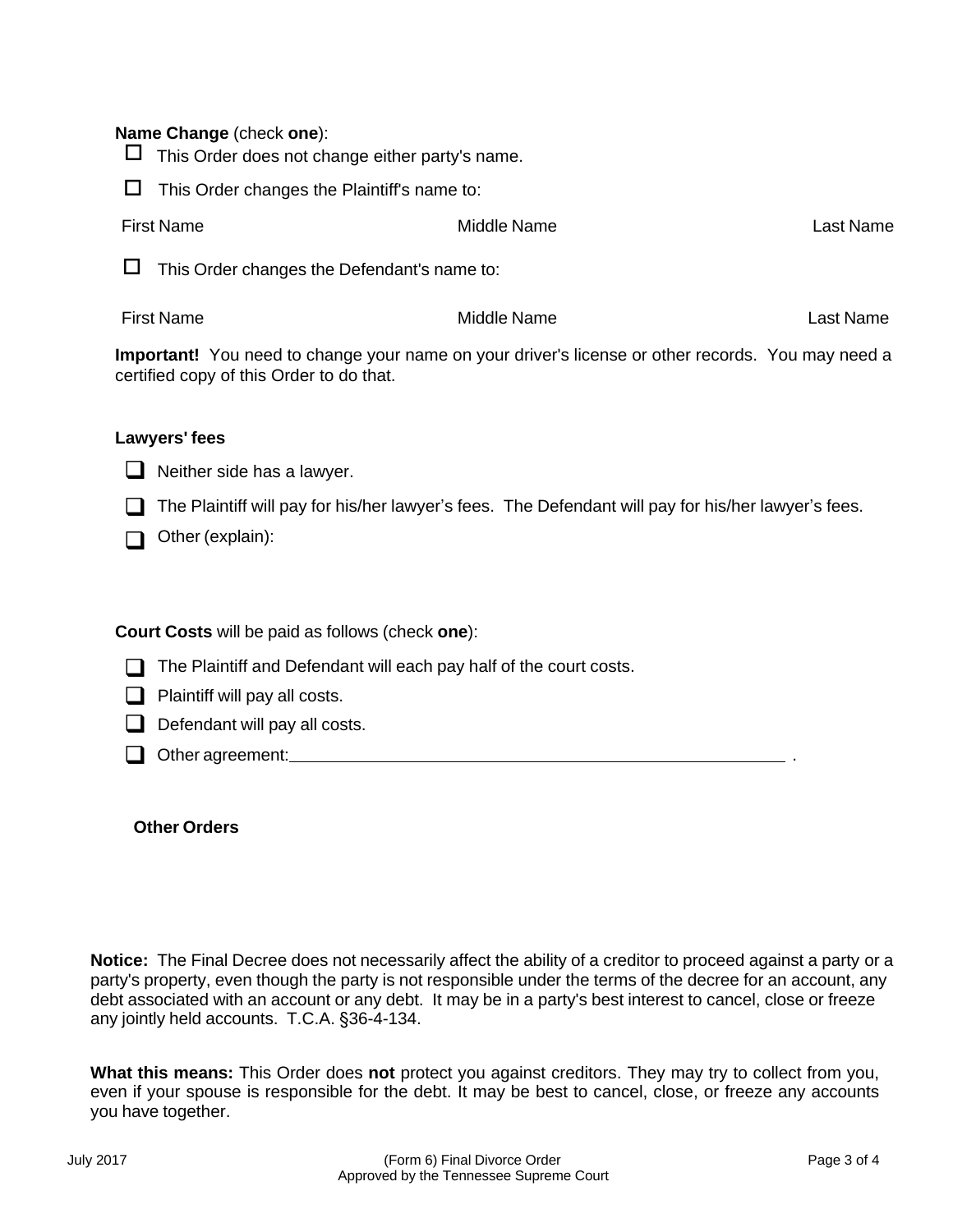|                                |                                                   | by:                                                                                                                                                                                                                           |             |
|--------------------------------|---------------------------------------------------|-------------------------------------------------------------------------------------------------------------------------------------------------------------------------------------------------------------------------------|-------------|
|                                |                                                   |                                                                                                                                                                                                                               |             |
| Judge's signature              |                                                   |                                                                                                                                                                                                                               |             |
|                                |                                                   | This Order is not final until 30 days after the Judge signs it. During those 30 days, you<br>may have questions about remarrying or buying property. If so, talk to a lawyer.                                                 |             |
|                                |                                                   |                                                                                                                                                                                                                               |             |
| <b>Plaintiff's Signature</b>   |                                                   |                                                                                                                                                                                                                               |             |
|                                |                                                   |                                                                                                                                                                                                                               |             |
| Defendant's Signature          |                                                   | the control of the control of the control of the control of the control of the control of the control of the control of the control of the control of the control of the control of the control of the control of the control |             |
|                                |                                                   | Defendant's Phone Number:                                                                                                                                                                                                     |             |
| Then fill out the part below.  |                                                   | If your spouse did not go to this hearing, you must mail him/her a copy of this signed Final Divorce Order.                                                                                                                   |             |
|                                |                                                   | Certificate of Service:                                                                                                                                                                                                       |             |
|                                | or sent by first-class U.S. Mail to this address: | I swear and affirm that a copy of the Final Divorce Order was given to my spouse. It was delivered in person                                                                                                                  |             |
| I did so on the                | day of                                            | $20$ .                                                                                                                                                                                                                        |             |
| Spouse who mails it signs here |                                                   |                                                                                                                                                                                                                               |             |
|                                |                                                   |                                                                                                                                                                                                                               |             |
| <b>Street Address</b>          |                                                   |                                                                                                                                                                                                                               |             |
| City, State, Zip               |                                                   |                                                                                                                                                                                                                               |             |
| Phone number:                  |                                                   |                                                                                                                                                                                                                               |             |
| <b>ATTACHED:</b>               |                                                   | □ Divorce Agreement - Marital Dissolution Agreement (if not already submitted)                                                                                                                                                |             |
|                                | Divorce Certificate (if not already submitted)    |                                                                                                                                                                                                                               |             |
| <b>July 2017</b>               |                                                   | (Form 6) Final Divorce Order                                                                                                                                                                                                  | Page 4 of 4 |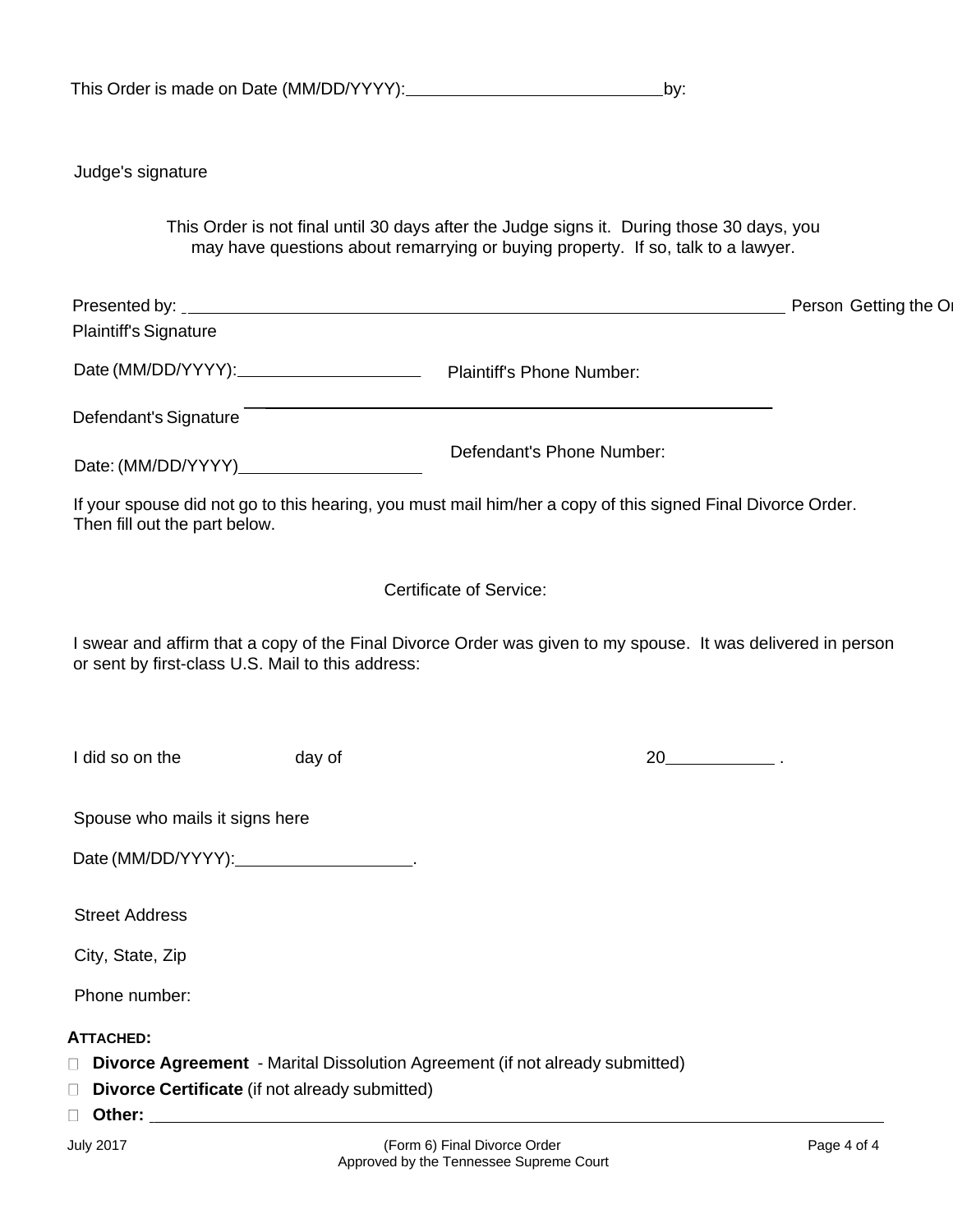|                                                                                      | <b>State of Tennessee</b>                      | <b>Court</b><br>(Must Be Completed)                                                                                                                                                                                                           | County<br>(Must Be Completed)                                                                                                                                                                                                                                                     |
|--------------------------------------------------------------------------------------|------------------------------------------------|-----------------------------------------------------------------------------------------------------------------------------------------------------------------------------------------------------------------------------------------------|-----------------------------------------------------------------------------------------------------------------------------------------------------------------------------------------------------------------------------------------------------------------------------------|
| <b>Restraining Order for Divorcing Spouses</b><br>(Statutory Injunction)<br>(Form 7) |                                                |                                                                                                                                                                                                                                               | File No.<br>(Must Be Completed)<br>Division<br>(Larger Counties Only)                                                                                                                                                                                                             |
| <b>Plaintiff</b>                                                                     |                                                |                                                                                                                                                                                                                                               |                                                                                                                                                                                                                                                                                   |
|                                                                                      |                                                | (Name: First, Middle, Last) of Spouse Filing the Divorce)                                                                                                                                                                                     |                                                                                                                                                                                                                                                                                   |
| <b>Defendant</b>                                                                     |                                                | (Name: First, Middle, Last of the Other Spouse)                                                                                                                                                                                               |                                                                                                                                                                                                                                                                                   |
| <b>Behavior</b>                                                                      | You must not:                                  | If you do not obey them, you may be held in contempt.                                                                                                                                                                                         | Both spouses must obey all state law below until the divorce is granted.                                                                                                                                                                                                          |
|                                                                                      | $\bullet$<br>$\bullet$<br>device.              | Bother, harass, threaten, assault or abuse your spouse.<br>your spouse's employer.                                                                                                                                                            | Talk about your spouse in a bad way to or in front of your children, your spouse's children, or<br>Hide, destroy, or spoil any evidence stored on a computer hard drive or memory storage                                                                                         |
| <b>Property</b><br>& Money                                                           | $\bullet$<br>٠<br>of those records.            | This is true unless the court orders it or your spouse agrees.<br>You may use your income for expenses that:<br>- Let you keep living as well as you did when married,<br>- Pay the usual costs for your business the same way you always do. | DO NOT do anything to any property that makes it worth less money. This means you<br>can't sell, spend, destroy, harm, transfer, assign, borrow against, hide, or do anything with it.<br>You must keep records of all expenses. If he/she asks, you must give your spouse copies |
| <b>Children</b>                                                                      |                                                | You must not move the children:                                                                                                                                                                                                               |                                                                                                                                                                                                                                                                                   |
|                                                                                      | Out of Tennessee, or<br>$\bullet$<br>$\bullet$ | court orders it or your spouse agrees.                                                                                                                                                                                                        | More than 50 miles from the home where you lived while married. This is true unless the                                                                                                                                                                                           |
|                                                                                      |                                                | emergency hearing and new Orders. The court can hold the hearing by phone, if needed.                                                                                                                                                         | Important! Do you have a good reason to be afraid that your spouse might hurt you or your children?<br>Then you may go with your children to a safe place. Later, the other spouse may ask the court for an                                                                       |
|                                                                                      |                                                | divorce, Tennessee's relocation law applies. You must speak with a lawyer.                                                                                                                                                                    | Important! If you want to move with the children out of Tennessee or more than 50 miles away after the                                                                                                                                                                            |
| <b>Insurance</b>                                                                     | $\bullet$<br>$\bullet$<br>$\bullet$            | Unless the court orders it or your spouse agrees, you must not:<br>children as beneficiary.                                                                                                                                                   | Change, cancel, or transfer any insurance policy that covers either spouse or the children.<br>Change, cancel, or transfer any insurance policy that names either spouse or the<br>Stop paying for any insurance policy premium that covers either spouse or the children.        |
|                                                                                      |                                                |                                                                                                                                                                                                                                               | You must follow this Order unless the court changes or ends it, OR your case is final or dismissed. OR<br>you and your spouse make an agreement. Either spouse may ask the court to change or cancel this Order.                                                                  |

Plaintiff's Signature

Defendant's Signature